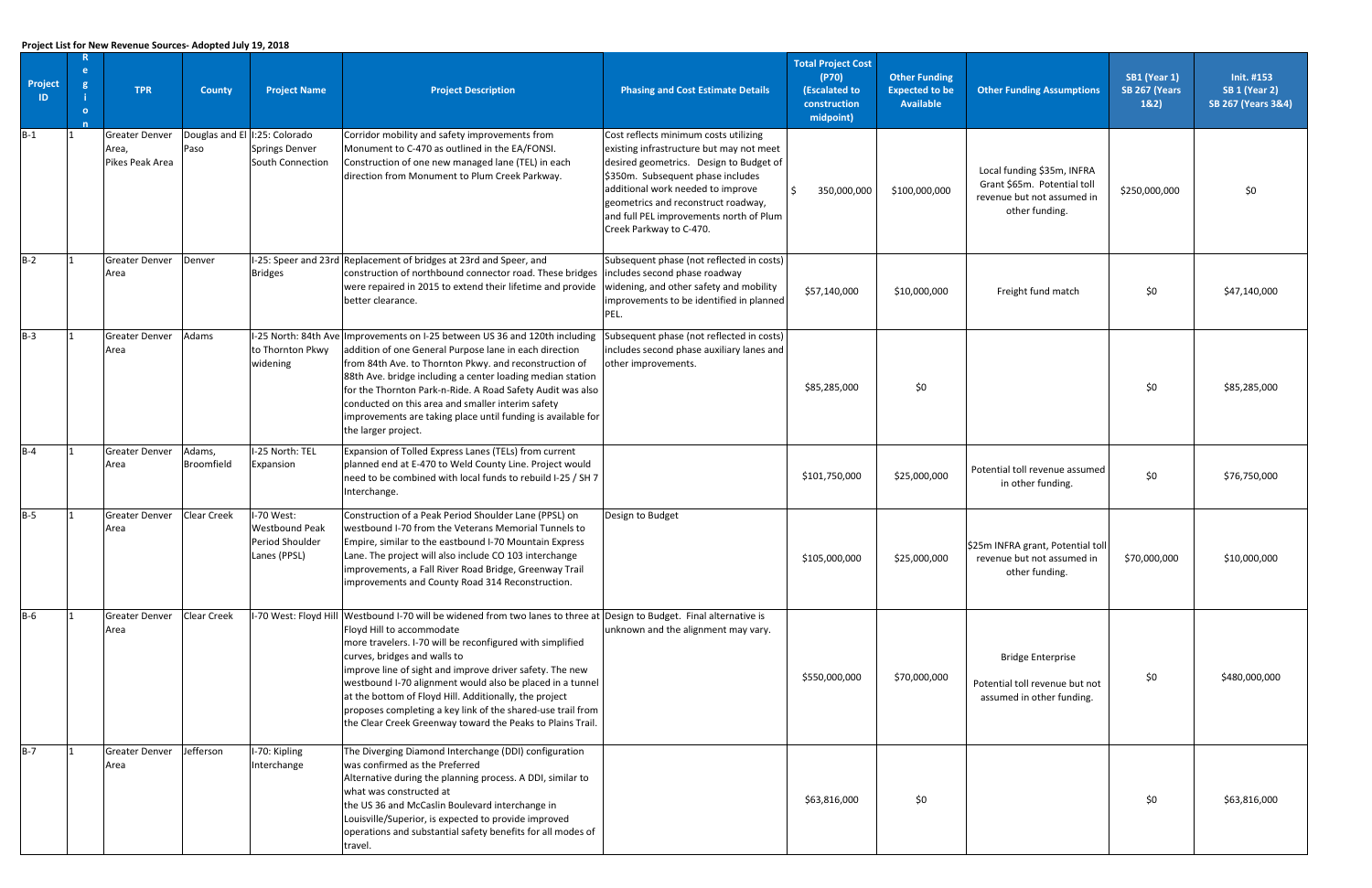| $B-8$  | Greater Denver<br>Area        | Denver                                               | I-225: I-25 to<br>Yosemite                           | Final alternative pending results of pilot. Remove<br>bottleneck at Yosemite by splitting traffic going to                                                                                                                                                                                                          | Design to Budget                                                                                                                                                                |               |               |                                                                                                                                     |     |               |
|--------|-------------------------------|------------------------------------------------------|------------------------------------------------------|---------------------------------------------------------------------------------------------------------------------------------------------------------------------------------------------------------------------------------------------------------------------------------------------------------------------|---------------------------------------------------------------------------------------------------------------------------------------------------------------------------------|---------------|---------------|-------------------------------------------------------------------------------------------------------------------------------------|-----|---------------|
|        |                               |                                                      |                                                      | northbound and southbound I-25 with two lanes for each<br>direction. Includes replacement of Ulster bridge.                                                                                                                                                                                                         |                                                                                                                                                                                 | \$61,394,000  | \$0           |                                                                                                                                     | \$0 | \$61,394,000  |
| $B-9$  | <b>Greater Denver</b><br>Area | Adams                                                | I-270: Widening<br>from I-76 to I-70                 | Reconstruction of concrete pavement and replacement of<br>bridges to improve capacity, safety, and economic<br>competitiveness.                                                                                                                                                                                     |                                                                                                                                                                                 | \$398,774,000 | \$165,000,000 | Potential toll revenue assumed<br>in other funding & Potential<br>Local Match                                                       | \$0 | \$233,774,000 |
| $B-10$ | <b>Greater Denver</b><br>Area | Jefferson                                            | US 6: Wadsworth<br>Interchange                       | Reconstruction of the interchange at US 6 and Wadsworth.                                                                                                                                                                                                                                                            |                                                                                                                                                                                 | \$68,151,000  | \$0           |                                                                                                                                     | \$0 | \$68,151,000  |
| $B-11$ | <b>Greater Denver</b><br>Area | Douglas                                              | US 85: Sedalia to                                    | Reconstruction of two lane roadway to four lanes with a<br>Meadows Widening divided median and acceleration/ deceleration lanes.<br>Includes a 10 foot trail. Improvements are in accordance<br>with an Environmental Impact Statement (EIS) that was<br>completed in 2002.                                         | Project could be divided into phases: US<br>85 Sedalia to Daniels Park; US 85 Daniels<br>Park to Meadows                                                                        | \$49,500,000  | \$16,000,000  | Local match                                                                                                                         | \$0 | \$33,500,000  |
| $B-12$ | <b>Greater Denver</b><br>Area | Adams                                                | US 85/Vasquez: I-<br>270 to 62nd Ave.<br>Interchange | The US 85: I-270 to 62nd Avenue interchange experiences<br>high levels of congestion and crash rates. This project will<br>improve safety and capacity by making the geometric<br>configuration of the interchange more intuitive for drivers,<br>adding grade separation, and improving access points.             | Design to Budget. Phasing and early<br>implementation alternatives are being<br>investigated as part of the PEL. Interim<br>improvements will not preclude PEL<br>alternatives. | \$81,860,000  | \$0           |                                                                                                                                     | \$0 | \$81,860,000  |
| $B-13$ | <b>Greater Denver</b><br>Area | Jefferson                                            | US 285: Richmond<br>Hill to Shaffer's<br>Crossing    | The preferred alternative, as identified during the planning<br>phase, includes widening US 285 to four lanes and building<br>a depressed median, as well as<br>acceleration and deceleration lanes at interchanges<br>between Richmond Hill and Shaffers Crossing.                                                 |                                                                                                                                                                                 | \$70,576,000  | \$0           |                                                                                                                                     | \$0 | \$70,576,000  |
| $B-14$ | <b>Greater Denver</b><br>Area | Adams                                                | US 85: 120th Grade<br>Separation                     | Construction of a grade separated interchange at 120th &<br>US 85. The project will also grade separate 120th at the<br>UPRR Crossing just east of US 85.                                                                                                                                                           |                                                                                                                                                                                 | \$76,234,000  | \$17,000,000  | Local match                                                                                                                         | \$0 | \$59,234,000  |
| $B-15$ | <b>Greater Denver</b>         | Boulder, Weld, CO 7 Corridor<br>Broomfield,<br>Adams | Improvements                                         | BRT, commuter bikeways, managed/express lanes,<br>highway and other multimodal improvements to be<br>determined from Boulder to Brighton.                                                                                                                                                                           | Design to Budget                                                                                                                                                                | \$112,000,000 | \$12,000,000  | \$12M Region 4 Surface<br>Treatment funds. See MMOF<br>SH 7 project for further details<br>on additional transit matching<br>funds. | \$0 | \$100,000,000 |
| $B-16$ | <b>Greater Denver</b><br>Area | Denver                                               | Phase 3.0                                            | I-25: Valley Highway Widening of I-25 from Alameda to 6th Ave.                                                                                                                                                                                                                                                      |                                                                                                                                                                                 | \$134,062,000 | \$0           | Potential toll revenue but not<br>assumed in other funding.                                                                         | \$0 | \$134,062,000 |
| $B-17$ | <b>Greater Denver</b><br>Area | Jefferson                                            | C-470: 285 and<br><b>Morrison Road</b>               | Reconstruction of 285 Interchange, with Flyover<br>ramps, approximately 1.5 miles of additional GP lane<br>in each direction, widening or replacement of<br>Morrison Road Bridge, and relocation of the WB<br>auxiliary access to Soda Lakes/Bear Creek to US 285,<br>rather than immediately north of 285 on ramp. |                                                                                                                                                                                 | \$136,687,000 | \$0           |                                                                                                                                     | \$0 | \$136,687,000 |
| $B-18$ | <b>Greater Denver</b><br>Area | Arapahoe                                             | I-25/Belleview                                       | Interchange Improvements                                                                                                                                                                                                                                                                                            | Design to Build                                                                                                                                                                 | \$90,000,000  | \$0           | Potential for local partnership<br>to expand scope                                                                                  | \$0 | \$90,000,000  |
| $B-19$ | <b>Greater Denver</b><br>Area | Arapahoe                                             | CO 30<br>Improvements                                | Roadway widening and operational/safety improvements<br>from Quincy to Airport.                                                                                                                                                                                                                                     | Design to Budget                                                                                                                                                                | \$45,000,000  | \$0           |                                                                                                                                     | \$0 | \$45,000,000  |
| $B-20$ | <b>Greater Denver</b><br>Area | Jefferson/<br>Adams                                  | SH 95/Sheridan<br>Boulevard                          | Lane balancing/multimodal grade separation of US 36<br>bikeway                                                                                                                                                                                                                                                      |                                                                                                                                                                                 | \$8,800,000   | \$2,200,000   | Local funds match                                                                                                                   | \$0 | \$6,600,000   |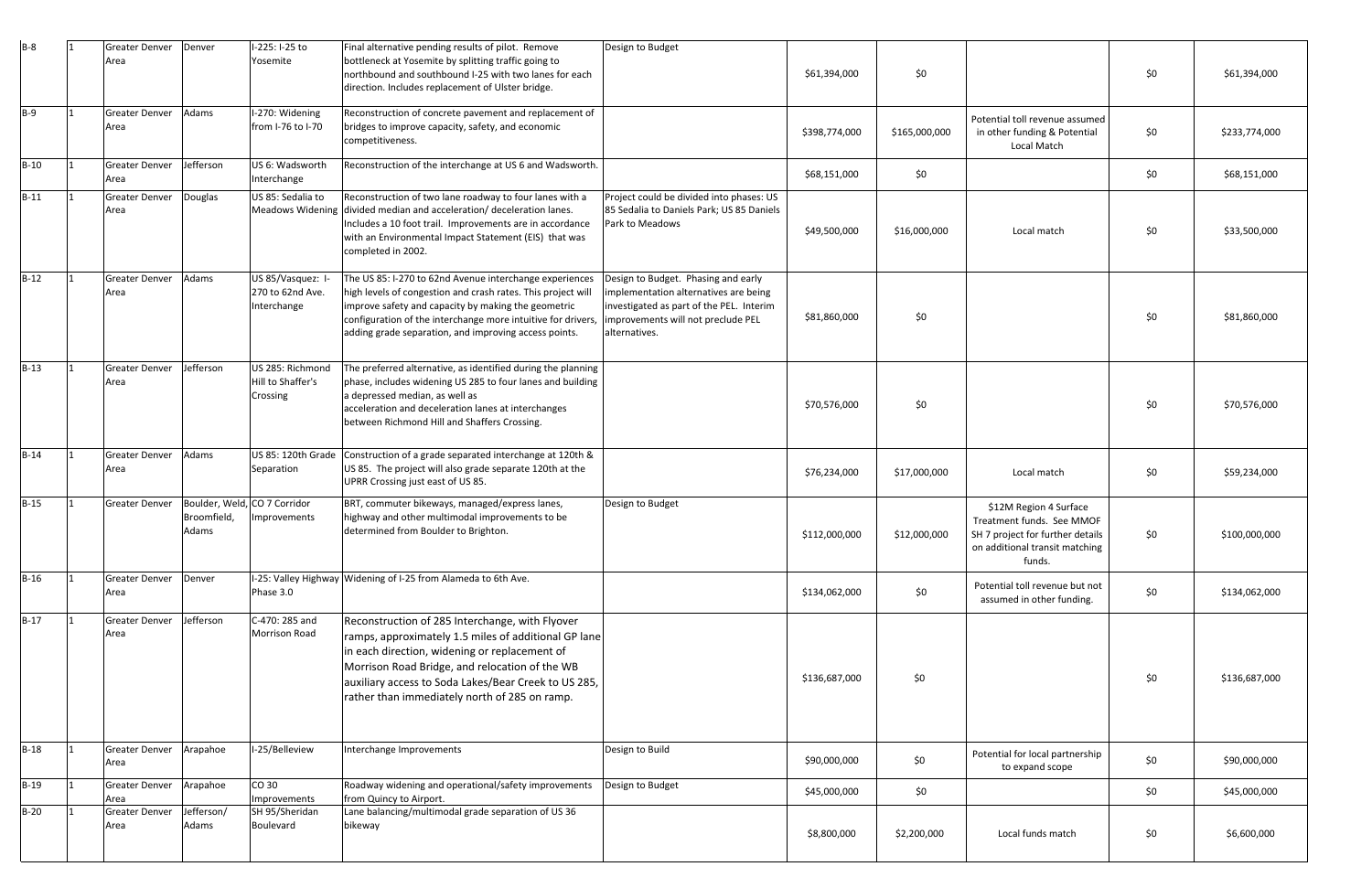| $B-21$ |     | Greater Denver Denver<br>Area |                      | Federal: Hampden<br>to 52nd Ave                                                | Roadway and pedestrian safety improvements.                                                                                                                                                                                                                                                                                                                                                                                                                                                                  | Design to Budget                                                                                          | \$30,000,000  | \$0             |                                                                                                                                                                                                                                                                                     |     | \$30,000,000  |
|--------|-----|-------------------------------|----------------------|--------------------------------------------------------------------------------|--------------------------------------------------------------------------------------------------------------------------------------------------------------------------------------------------------------------------------------------------------------------------------------------------------------------------------------------------------------------------------------------------------------------------------------------------------------------------------------------------------------|-----------------------------------------------------------------------------------------------------------|---------------|-----------------|-------------------------------------------------------------------------------------------------------------------------------------------------------------------------------------------------------------------------------------------------------------------------------------|-----|---------------|
| $B-22$ |     | <b>Greater Denver</b><br>Area | Denver               | Colfax: I-25 to<br>Yosemite                                                    | Roadway and pedestrian operational and safety<br>improvements.                                                                                                                                                                                                                                                                                                                                                                                                                                               | Design to Budget                                                                                          | \$20,000,000  | \$0             |                                                                                                                                                                                                                                                                                     | \$0 | \$20,000,000  |
| $B-23$ |     | <b>Greater Denver</b><br>Area | Jefferson            | US6/Heritage Road<br>Interchange                                               | Construct a new, grade separated interchange at US6 and<br>Heritage Road in Golden.                                                                                                                                                                                                                                                                                                                                                                                                                          |                                                                                                           | \$41,487,000  | \$1,000,000     | Locals may seek funds for<br>preliminary environmental and<br>design.                                                                                                                                                                                                               | \$0 | \$41,487,000  |
| $B-24$ |     | <b>Greater Denver</b><br>Area | Gilpin               | SH119 Shoulders                                                                | Widen/improve shoulders and make other safety<br>improvements within the corridor.                                                                                                                                                                                                                                                                                                                                                                                                                           | Scalable                                                                                                  | \$13,359,000  | \$0             |                                                                                                                                                                                                                                                                                     | \$0 | \$13,359,000  |
| $B-25$ |     | <b>Greater Denver</b><br>Area | Multiple             | <b>Bottleneck</b><br>Reduction                                                 | Targeted improvements to relieve known bottlenecks in<br>the Metro Area to improve operations and safety.                                                                                                                                                                                                                                                                                                                                                                                                    | <b>Highly scalable</b>                                                                                    | \$92,388,000  | \$0             |                                                                                                                                                                                                                                                                                     | \$0 | \$92,388,000  |
| $B-26$ |     | <b>Greater Denver</b><br>Area | Adams                | to US85                                                                        | 104th Ave: Colorado Capacity, operational and safety improvements on SH44<br>(104th Ave) from Colorado Blvd to approximately US85.                                                                                                                                                                                                                                                                                                                                                                           | Design to Budget                                                                                          | \$20,000,000  |                 |                                                                                                                                                                                                                                                                                     | \$0 | \$20,000,000  |
| $B-27$ |     | <b>Greater Denver</b><br>Area | Douglas              | I-25: Greenland to<br><b>County Line</b>                                       | Addition of climbing lanes on SB I-25 between Greenland<br>and County Line Rd.                                                                                                                                                                                                                                                                                                                                                                                                                               | Could be added to Gap segments 2/3                                                                        | \$17,541,000  | \$0             |                                                                                                                                                                                                                                                                                     | \$0 | \$17,541,000  |
| $B-28$ |     | <b>Greater Denver</b><br>Area | Jefferson            | SH121<br>(Wadsworth): 38th<br>Ave to I-70                                      | Add a lane in each direction and make bike and pedestrian  Design to Budget<br>improvements throughout the corridor.                                                                                                                                                                                                                                                                                                                                                                                         |                                                                                                           | \$50,000,000  | \$45,000,000    | Local project has already<br>received DRCOG funding. This<br>would supplement the other<br>funding to complete the<br>project.                                                                                                                                                      | \$0 | \$5,000,000   |
| $B-29$ | 1   | <b>Greater Denver</b><br>Area | Adams/<br>Broomfield | $I-25/SH7$<br>Interchange<br>Replacement<br>(Mobility Hub)                     | Replace the interchange at I-25 and SH7 with a diverging<br>diamond mobility hub that will enhance potential transit<br>service with center loading stations and pedestrian<br>walkways. Project may be phased as improvements<br>become necessary.                                                                                                                                                                                                                                                          | This estimate assumes it is combined<br>with the I-25 TEL widening and costs go<br>up if done separately. | \$122,000,000 | \$45,000,000.00 | Match includes \$30m of local<br>funding, and \$15 million CDOT<br>transit funds. Additional<br>project costs and funding<br>sources to be determined based<br>on initial project scope of this<br>and other I-25/SH 7 projects on<br>list, as well as potential federal<br>grants. | \$0 | \$70,000,000  |
| $B-30$ | 12. | Pueblo Area                   | Pueblo               | 1-25: City Center<br>Drive to 13th St.<br>(Phase of the New<br>Pueblo Freeway) | Complete reconstruction and widening, construction of a<br>split-diamond interchange between City Center Drive and<br>13th St. with additional exit ramps near 6th St., and<br>construction of one-way frontage roads between the<br>ramps. (MP 98 - 100)                                                                                                                                                                                                                                                    |                                                                                                           | \$228,635,000 | \$0             |                                                                                                                                                                                                                                                                                     | \$0 | \$228,635,000 |
| $B-31$ |     | Pikes Peak Area   El Paso     |                      | I-25: Colorado<br>Springs Congestion<br>Relief (SH 16 to<br>Baptist Rd)        | The proposed project will include work at multiple<br>locations along I-25 in Colorado Springs including capacity<br>and safety improvements from South Academy to CO 16;<br>widening I-25 to six lanes from Circle to South Academy;<br>add auxiliary lanes between Fillmore and Garden of the<br>Gods; add a fourth lane in each direction of I-25 between<br>Cimarron and Briargate; fix the functionally deficient I-25<br>bridge at Northgate and widen the shoulder from<br>Northgate to Baptist Road. | Project could be divided into 5 phases of<br>construction.                                                | \$369,804,000 | \$15,000,000    | <b>Surface Treatment</b>                                                                                                                                                                                                                                                            | \$0 | \$354,804,000 |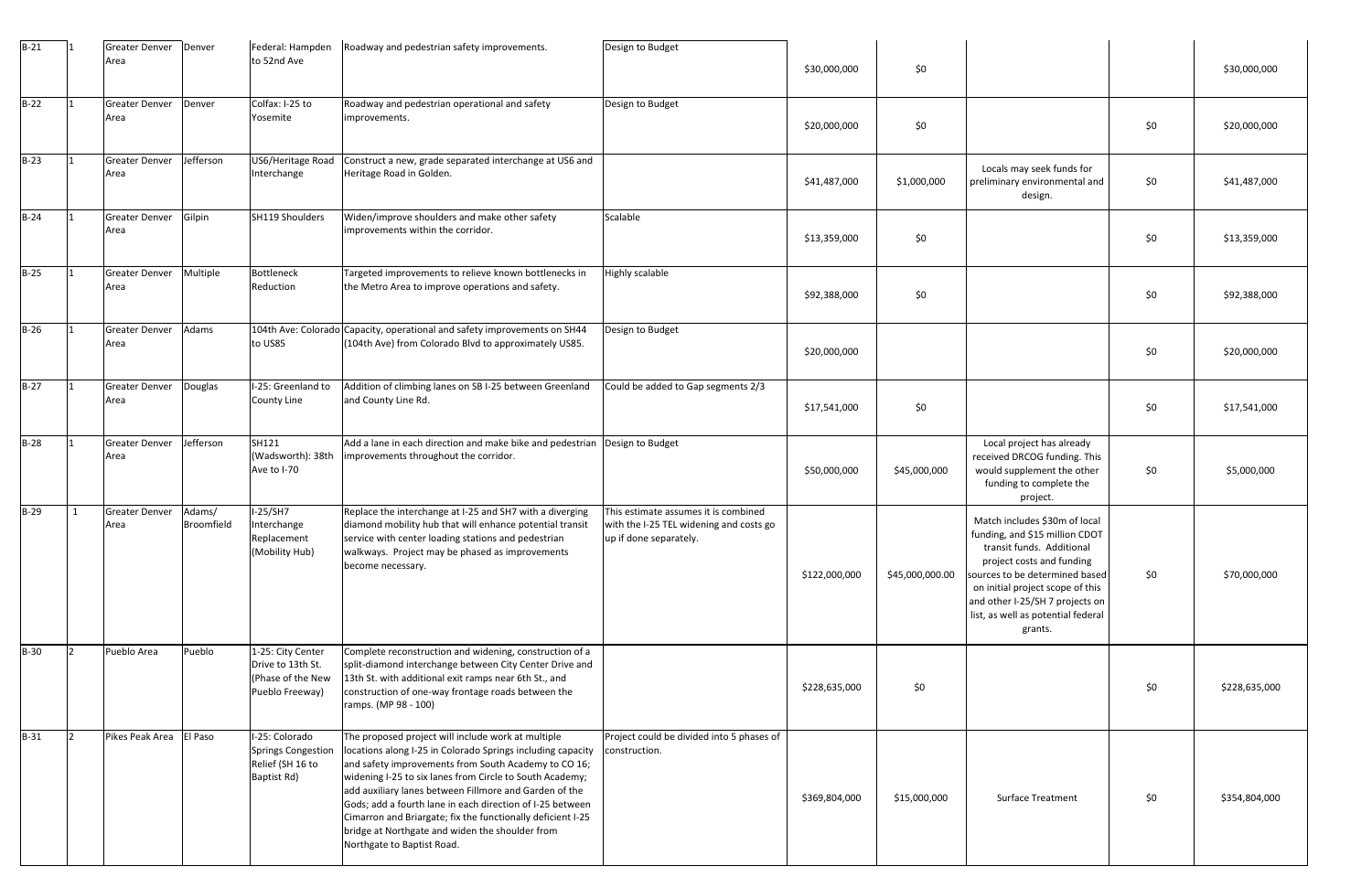| $B-32$      | Pikes Peak Area   El Paso |                                                    | to 1-25                                                       | US 24 West: Divide   Add capacity and intersection/interchange improvements<br>on US 24 between I-25 and Manitou Springs (MP 299-<br>304). Drainage and intersection improvements on US 24<br>from I-25 to Divide (MP 304-278).                             | Design to budget. Project could be built<br>in 2 independent phases. Phase one for<br>Drainage and intersection improvements,<br>and Phase two for capacity and<br>intersection improvements on US 24<br>between I-25 and Manitou Springs. | \$70,000,000  | \$0\$       |                   | \$0          | \$70,000,000  |
|-------------|---------------------------|----------------------------------------------------|---------------------------------------------------------------|-------------------------------------------------------------------------------------------------------------------------------------------------------------------------------------------------------------------------------------------------------------|--------------------------------------------------------------------------------------------------------------------------------------------------------------------------------------------------------------------------------------------|---------------|-------------|-------------------|--------------|---------------|
| $B-33$      | Pikes Peak Area   El Paso |                                                    | US 24 East:<br>Widening<br>Garret/Dodge to<br>Stapleton Rd.   | Widening of roadway to four lanes from Garett Rd. to<br>Stapleton Rd. (MP 318 - 324)                                                                                                                                                                        |                                                                                                                                                                                                                                            | \$64,242,000  | \$0         |                   | \$0          | \$64,242,000  |
| $B-34$      | Pueblo Area               | Pueblo                                             | US 50: West of<br>Pueblo                                      | This project will add a third westbound lane on US 50 from<br>just west of Pueblo Boulevard to Purcell Boulevard and will<br>construct the US 50 and Purcell<br>interchange to include pedestrian and bicycle facility<br>improvements.                     |                                                                                                                                                                                                                                            | \$45,895,000  | \$6,000,000 | <b>RPP</b>        | \$35,520,000 | \$4,375,000   |
| $B-35$      | Pueblo<br>Area/Southeast  | Pueblo/Otero/ US 50: East<br>Bent/Prowers Widening |                                                               | Implement Tier II project along the US 50 Corridor from<br>Pueblo to Holly (MP 318 - 467) per the Tier I FEIS/ROD.<br>Likely project includes widening US 50 to four lanes.<br>Location and length of project TBD.                                          | Design to budget                                                                                                                                                                                                                           | \$50,000,000  | \$0         |                   | \$0          | \$50,000,000  |
| <b>B-36</b> | Southeast                 | Prowers                                            | US 287: Lamar<br><b>Reliever Route</b>                        | As the last remaining major improvement on the Ports to<br>Plains corridor in Colorado, this project involves the phased Phase 1: US 50 Realignment (\$30M);<br>construction of a new, two-lane roadway on US 287 and<br>the realignment of US 50 in Lamar. | Project can be divided into two phases.<br>Phase II US 287 Reliever Route (\$185M)                                                                                                                                                         | \$211,071,000 | \$0         |                   | \$0          | \$211,071,000 |
| $B-37$      | Pikes Peak Area           | El Paso                                            | SH 21: Research<br>Pkwy. Interchange                          | Construction of new grade-separated interchange at SH 21<br>and Research Pkwy (MP 149-151).                                                                                                                                                                 |                                                                                                                                                                                                                                            | \$39,896,000  | \$0         |                   | \$0          | \$39,896,000  |
| <b>B-38</b> | Central Front<br>Range    | Teller                                             | SH 67: Victor to<br>Divide & North of<br><b>Woodland Park</b> | Shoulder widening and safety improvements. Victor to<br>Divide and Woodland Park to Deckers.                                                                                                                                                                | Revised project limits. Design to budget.                                                                                                                                                                                                  | \$25,000,000  | \$0         |                   | \$0          | \$25,000,000  |
| <b>B-39</b> | South Central             | Huerfano                                           | US 160: Mobility<br>Improvements                              | Addition of passing lanes, shoulder widening and safety<br>improvements. (La Veta Pass to I-25) (MP 278-304)                                                                                                                                                | Design to budget.                                                                                                                                                                                                                          | \$15,000,000  | \$0         |                   | \$0          | \$15,000,000  |
| $B-40$      | Central Front<br>Range    | Park                                               | <b>Richmond Hill</b>                                          | US 285: Fairplay to Addition of passing lanes, shoulder widening, and safety<br>improvements to US285 in Park County                                                                                                                                        | Design to budget.                                                                                                                                                                                                                          | \$15,000,000  | \$0         |                   | \$0          | \$15,000,000  |
| $B-41$      | Central Front<br>Range    | El Paso &<br>Fremont                               | South Rock Creek<br>full depth pavement<br>reconstruction     | SH 115: Penrose to Reconstruct concrete pavement with full depth concrete<br>pavement (MP 26-34).                                                                                                                                                           | Design to budget                                                                                                                                                                                                                           | \$25,000,000  | \$0         |                   | \$0          | \$25,000,000  |
| $B-42$      | Pikes Peak Area   El Paso |                                                    | SH 94: Safety<br>Improvements                                 | Safety Improvements on SH 94 from US 24 to Enoch Rd.                                                                                                                                                                                                        | Design to budget.                                                                                                                                                                                                                          | \$11,000,000  | \$0         |                   | \$0          | \$11,000,000  |
| $B-43$      | Central Front<br>Range    | El Paso                                            | and Widening                                                  | SH 115: Rock Creek   Bridge replacement on SH 115 over Rock Creek and<br>Bridge Replacement   widening for approximately 1.5 miles south. (MP 37-39)                                                                                                        |                                                                                                                                                                                                                                            | \$15,100,000  | \$0\$       |                   | \$0          | \$15,100,000  |
| $B-44$      | South Central             | Animas                                             | Huerfano / Las SH 69 and SH 12<br>Improvements                | Shoulder widening, safety improvements, and passing<br>lanes on SH 69 (MP 0-59) and SH 12 (MP 0-73.9)                                                                                                                                                       | Design to Budget                                                                                                                                                                                                                           | \$21,000,000  | \$6,000,000 | HSIP, RPP, FASTER | \$0          | \$15,000,000  |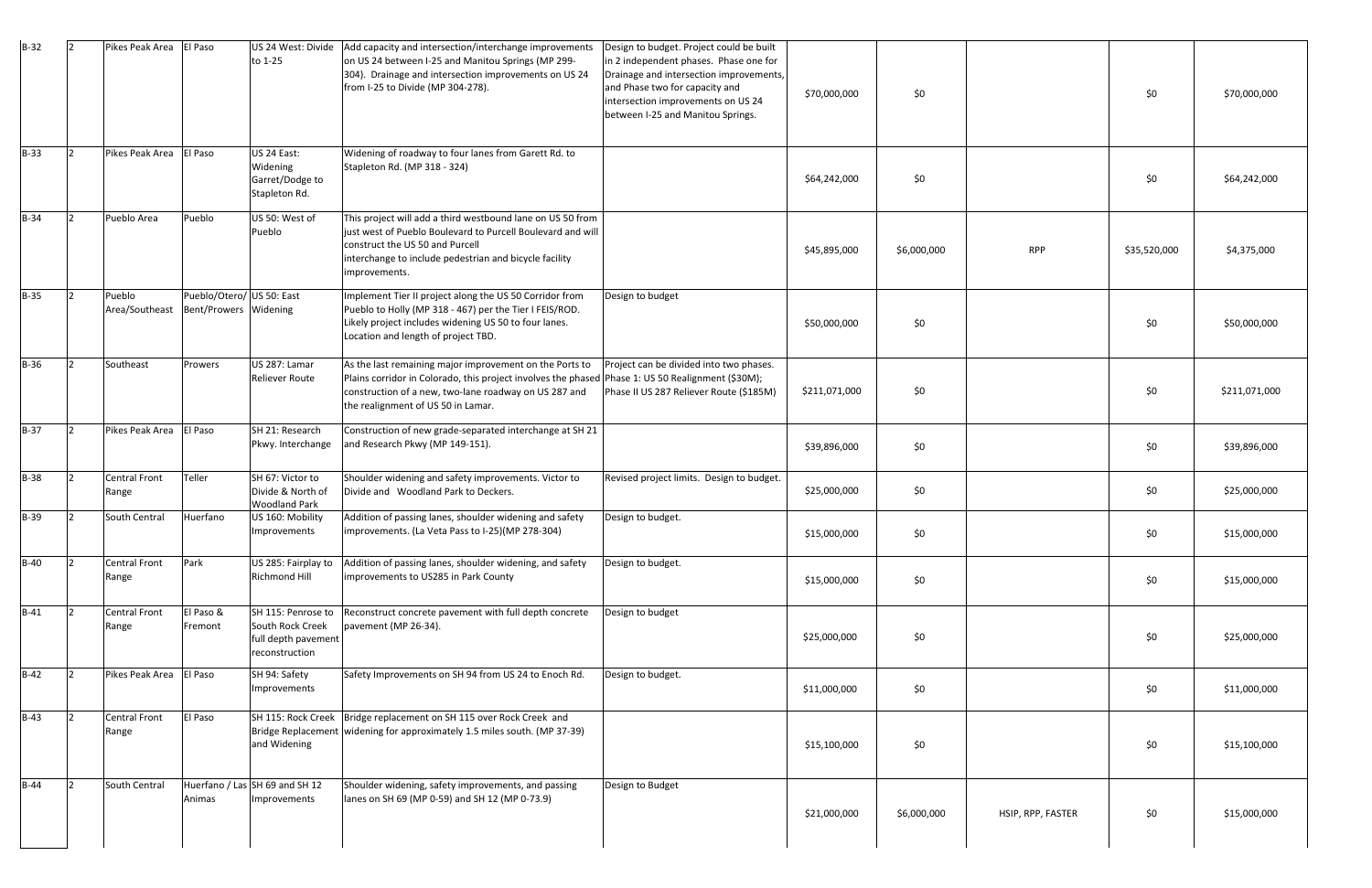| $B-45$      | $\overline{2}$ | Pueblo Area         | Pueblo            | I-25 and Drew<br>Dix/Dillon<br>Interchange                    | Interchange, intersection and frontage road improvements 1.5 Million from NHFP and 5.0 Million<br>at the Drew Dix and I-25 Interchange (MP 104). This area is from Ballot.<br>being developed and conflicts with trucks and passenger<br>vehicles is a safety issue that will continue to get worse.                                                                                                                                                                                                                                                                                  |                                                                                      | \$6,500,000   | <b>NHFP</b><br>\$1,500,000- |       | \$5,000,000   |
|-------------|----------------|---------------------|-------------------|---------------------------------------------------------------|---------------------------------------------------------------------------------------------------------------------------------------------------------------------------------------------------------------------------------------------------------------------------------------------------------------------------------------------------------------------------------------------------------------------------------------------------------------------------------------------------------------------------------------------------------------------------------------|--------------------------------------------------------------------------------------|---------------|-----------------------------|-------|---------------|
| $B-46$      | $\mathsf{R}$   | <b>Grand Valley</b> | Mesa              | I-70: Business Loop                                           | Reconstruction of First and Grand intersection to improve<br>operations and safety, meet current geometric design<br>standards, and improve pedestrian safety.                                                                                                                                                                                                                                                                                                                                                                                                                        |                                                                                      | \$32,549,000  | \$0                         | \$0   | \$32,549,000  |
| $B-47$      |                | <b>Grand Valley</b> | Mesa              | I-70: Palisade to<br>Debeque                                  | This project corrects a sharp curve and narrow shoulders at Project can be phased.<br>the western entrance to DeBeque Canyon near Palisade<br>that's resulted in numerous<br>crashes involving commercial vehicles. It requires<br>reconstruction of I-70, realigning curves and improving the<br>elevation of the roadway. The project<br>will also include construction of a connection to a bike and<br>pedestrian trail in Mesa County. Initial phase includes<br>identification of a preferred alternative, complete design<br>and land acquisition.                             |                                                                                      | \$71,014,000  | \$0                         | \$0   | \$71,014,000  |
| $B-48$      |                | Intermountain       | Eagle             | I-70 West: Dowd                                               | Reconstruction and upgrade of I-70 Dowd Canyon<br>Canyon Interchange Interchange for safety and operations in an area where<br>curves and winter driving conditions create one of the<br>highest crash rates on the I-70 corridor.                                                                                                                                                                                                                                                                                                                                                    |                                                                                      | \$14,450,000  | \$0                         | \$0   | \$14,450,000  |
| $B-49$      |                | Intermountain       | Eagle /<br>Summit | I-70 West: Vail Pass                                          | This project is a complete Environmental Assessment<br>identifying a preferred alternative<br>that includes eastbound and westbound auxiliary lanes and project cost of \$400 M.<br>defining improvements including potential project phasing.<br>Crash data indicates the west side of Vail Pass experiences<br>higher-than-expected crashes due to differential speeds<br>and steep grades, and the highest potential for crash<br>reduction. According to 2016 data, I-70 over Vail Pass<br>experienced closures for more than 177 hours, primarily<br>due to crashes and weather. | Total Escalated Project Cost fixed to \$225<br>M will complete phase I, with a total | \$225,000,000 | \$0                         | \$0\$ | \$225,000,000 |
| <b>B-50</b> | $\overline{3}$ | Intermountain       | Summit            | Interchange<br>Improvements                                   | I-70 West: Exit 203   This project will improve the capacity of the interchange by Project can be phased.<br>improving the westbound ramp and I-70 bridge. It will also $\left  \xi \right $ M for preconstruction.<br>improve the eastbound ramps and adjacent intersection<br>that affects the operation of this interchange.                                                                                                                                                                                                                                                       |                                                                                      | \$30,344,000  | \$0                         | \$0   | \$30,344,000  |
| $B-51$      | 13.            | Intermountain       | Summit            | I-70 West: Frisco to<br>Silverthorne<br><b>Auxiliary Lane</b> | This project will build an auxiliary lane along eastbound I-<br>70 from Frisco to Silverthorne, as identified in the<br>Silverthorne Planning and Environmental Linkages (PEL)<br>study. This project is a safety and mobility improvement for<br>eastbound I-70 that will require minimal widening.                                                                                                                                                                                                                                                                                  |                                                                                      | \$16,924,000  | \$0                         | \$0   | \$16,924,000  |
| $B-52$      | lЗ.            | Intermountain       | Summit            | I-70 West:<br>Silverthorne<br>Interchange                     | This project will replace the Silverthorne interchange with a<br>Diverging Diamond Interchange (DDI) similar to the US 36<br>and McCaslin interchange in Louisville/Superior. The<br>project includes<br>paving, curb and drainage. All four ramps will be affected<br>and additional capacity will be added to the on-ramp to<br>westbound I-70.                                                                                                                                                                                                                                     |                                                                                      | \$24,701,000  | \$0                         | \$0   | \$24,701,000  |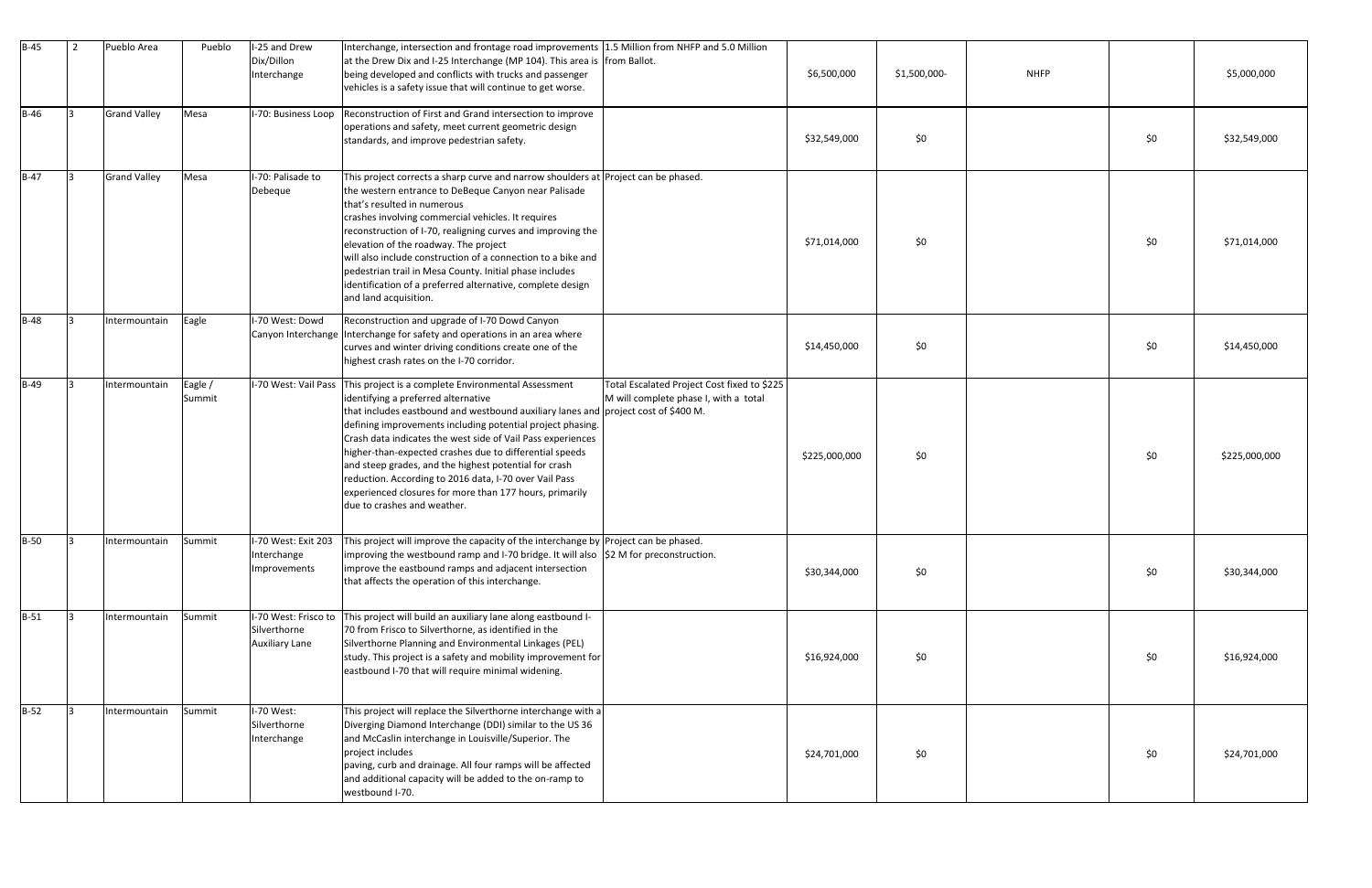| $B-53$      | 13  | <b>Grand Valley</b>      | Mesa       | <b>Mesa County</b>                                                          | US 6: Improvements This project will improve sections of US 6 in Fruita, Clifton<br>and Palisade. The Fruita section includes intersection<br>improvements and widening to the west of 22 Road. The<br>Clifton section includes<br>safety and mobility improvements along with access<br>control and multi-modal facilities. The Palisade section<br>includes intersection improvements from Clifton to<br>Palisade including acceleration, deceleration and turn<br>llanes.   | Project can be phased.                                                                                                        | \$47,651,000 | \$4,000,000  | Mesa County/ Grand Junction<br>local match expected. See<br>MMOF US 6 project for further<br>details on additional transit<br>matching funds not included in<br>this row. | \$0          | \$43,651,000 |
|-------------|-----|--------------------------|------------|-----------------------------------------------------------------------------|--------------------------------------------------------------------------------------------------------------------------------------------------------------------------------------------------------------------------------------------------------------------------------------------------------------------------------------------------------------------------------------------------------------------------------------------------------------------------------|-------------------------------------------------------------------------------------------------------------------------------|--------------|--------------|---------------------------------------------------------------------------------------------------------------------------------------------------------------------------|--------------|--------------|
| $B-54$      |     | Northwest                | Grand      | US 40: Fraser to<br><b>Winter Park</b>                                      | Construction of capacity improvements on US 40 between<br>Fraser and Winter Park, likely widening to a four lane<br>facility and adding a roundabout.                                                                                                                                                                                                                                                                                                                          |                                                                                                                               | \$13,592,000 | \$0          |                                                                                                                                                                           | \$0          | \$13,592,000 |
| $B-55$      |     | Gunnison Valley Gunnison |            | US 50: Little Blue<br>Canyon                                                | US 50 through Blue Creek Canyon is a steep, curvy and very Design to Budget.<br>narrow section of roadway between Montrose and<br>Gunnison. This project will reconstruct and widen the<br>existing roadway, improve drainage and access, and add a<br>minimum of 4-foot paved shoulders to meet current design<br>standards and improve roadside safety. The project also<br>includes rock fall mitigation work within the project limits<br>to further improve public safety |                                                                                                                               | \$29,500,000 | \$20,000,000 | Federal Lands Access Program<br>\$18 M<br>NHFP - \$2 M                                                                                                                    | \$9,500,000  | \$0          |
| <b>B-56</b> |     | Intermountain            | Summit     | SH 9: Frisco North                                                          | Completion of corridor including minimal widening, water $\left  \text{SB } 267 \text{ funds are fixed.} \right $<br>quality and drainage improvements, and improvements to<br>two intersections including the potential for the<br>replacement of a signal with a roundabout.                                                                                                                                                                                                 |                                                                                                                               | \$13,817,000 | \$0          |                                                                                                                                                                           | \$10,250,000 | \$3,567,000  |
| $B-57$      | I٩  | Intermountain            | Garfield   | SH 13: Rifle North                                                          | This project addresses critical safety issues in four distinct<br>segments that can be implemented in phases. Identified<br>improvements will address safety, aging infrastructure and   fixed at \$60m maximum and remainder<br>mobility by implementing pavement rehabilitation, adding<br>paved shoulders, straightening curves, addressing<br>substandard sections to meet the 65 mph speed limit, and<br>wildlife mitigation.                                             | Project cost pending additional review.<br>Project can be phased. SB 267 funding is<br>must be from ballot. Design to Budget. | \$60,000,000 | \$25,000,000 | <b>Potential BUILD Grant</b>                                                                                                                                              | \$0          | \$35,000,000 |
| $B-58$      | l3. | Northwest                | Rio Blanco | SH 13: Rio Blanco<br>South to County<br>Line Shoulders and<br>Passing Lanes | This project will reconstruct CO 13 between Rio Blanco Project is scalable. Any savings may be<br>South and County Line to straighten out curves, add 8-foot- used to help the unfunded portion of SH<br>wide shoulders and construct uphill passing lanes between 13, Rifle North<br>mile markers 16.5 and 17.2.                                                                                                                                                              |                                                                                                                               | \$24,700,000 | \$0          |                                                                                                                                                                           | \$21,300,000 | \$3,400,000  |
| $B-59$      |     | Northwest                | Moffat     | SH 13: Wyoming<br>South                                                     | This project will reconstruct CO 13 to straighten out curves, Project is scalable. Any savings may be<br>add 8-foot-wide shoulders, and add wildlife fencing and<br>underpasses                                                                                                                                                                                                                                                                                                | used to help the unfunded portion of SH<br>13, Rifle North                                                                    | \$48,300,000 | \$0          |                                                                                                                                                                           | \$40,000,000 | \$8,300,000  |
| <b>B-60</b> |     | Gunnison Valley Delta    |            | SH 92: Safety<br>Improvements                                               | This project will reconstruct and widen the existing<br>roadway to meet current design standards. It will also<br>improve safety by reducing vertical curves<br>to improve sight distance, adding 6- to 8-foot shoulders,<br>consolidating or eliminating access points, and completing<br>intersection improvements<br>at three county roads to, at a minimum, add left turn lanes.                                                                                           | Project is scalable. Design to Budget.                                                                                        | \$32,915,000 | \$0          |                                                                                                                                                                           | \$0          | \$32,915,000 |
| $B-61$      | 13  | Northwest                | Rio Blanco | South                                                                       | SH 139: Little Horse Safety improvements to CO 139 near Little Horse South will<br>include surface reconstruction and the addition of 6-foot-<br>wide paved shoulders. This project will begin at the south<br>end of the Canyon Pintado National Historic District.                                                                                                                                                                                                           |                                                                                                                               | \$22,789,000 | \$0          |                                                                                                                                                                           | \$0          | \$22,789,000 |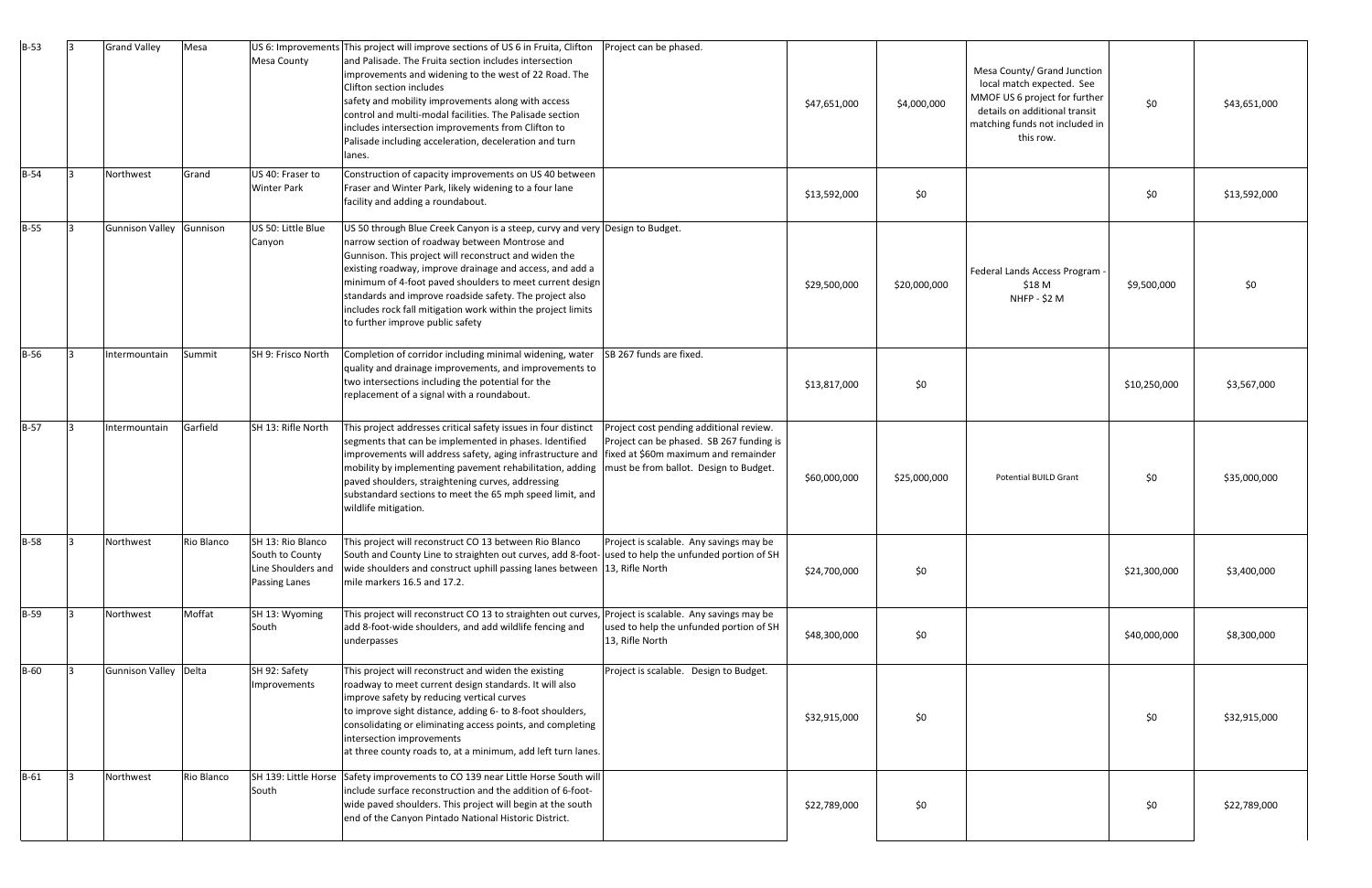| $B-62$      |                | <b>Grand Valley</b>                                    | Mesa                                         | SH 340: Safety and<br>Capacity<br>improvements     | Construction of safety improvements including<br>adding/widening paved shoulders and intersection<br>improvements.                                                                                                                                                                                                                                                                                                                                                                                                     | Project could be divided into phases of<br>approximately \$11 M, \$4 M, and \$7.5 M.<br>The remainder of the corridor is scalable.                                                                                                                                                                                                                                                                                           | \$16,992,000  | \$0           |                                                                                                                | \$0           | \$16,992,000  |
|-------------|----------------|--------------------------------------------------------|----------------------------------------------|----------------------------------------------------|------------------------------------------------------------------------------------------------------------------------------------------------------------------------------------------------------------------------------------------------------------------------------------------------------------------------------------------------------------------------------------------------------------------------------------------------------------------------------------------------------------------------|------------------------------------------------------------------------------------------------------------------------------------------------------------------------------------------------------------------------------------------------------------------------------------------------------------------------------------------------------------------------------------------------------------------------------|---------------|---------------|----------------------------------------------------------------------------------------------------------------|---------------|---------------|
| $B-63$      | <u>ا ج</u>     | Intermountain                                          | Garfield                                     | I-70: Garfield<br>Castle)                          | This project will improve the New Castle I-70 interchange.<br>County Interchange   Improvements include better acceleration and deceleration<br>Improvements (New lanes, operational improvements for the spur road into<br>New Castle and scour mitigation at the Colorado River<br>bridge. This interchange has significant congestion at peak<br>travel times.                                                                                                                                                      |                                                                                                                                                                                                                                                                                                                                                                                                                              | \$15,072,000  | \$0           |                                                                                                                | \$0           | \$15,072,000  |
| $B-64$      | l3             | Intermountain                                          | Garfield                                     | I-70: Glenwood<br>Canyon Bridge Rail<br>& Pavement | Address critical safety needs by removing old deficient<br>guardrail and replacing with Type 8 Special. New bridge<br>rail will be MASH rated and will require redesign.<br>Additional safety needs will be addressed by rehabilitating<br>the pavement with concrete and doing safety rock work<br>and bridge joints. Phase one of two phases of<br>improvements.                                                                                                                                                     | Design to Budget. Project can be phased.                                                                                                                                                                                                                                                                                                                                                                                     | \$50,000,000  | \$0           |                                                                                                                | \$0           | \$50,000,000  |
| $B-65$      |                | Northwest                                              | Grand                                        | US 40: Kremmling<br>East and West<br>Phase I       | Reconstruction and additional paved shoulder widening<br>with passing lanes East and West of Kremmling.                                                                                                                                                                                                                                                                                                                                                                                                                | Subsequent phase (not reflected in costs)<br>includes additional improvements<br>around Kremmling and improvements to<br>Byers Canyon estimated at roughly \$40                                                                                                                                                                                                                                                              | \$21,002,000  | \$0           |                                                                                                                | \$0           | \$21,002,000  |
| <b>B-66</b> | l3             | <b>Grand Valley</b>                                    | Mesa                                         | SH 141B: Mesa<br>County                            | Upgrade to roadway template and additional lanes from D<br>Rd. to B 1/2 RD for safety and congestion reduction.                                                                                                                                                                                                                                                                                                                                                                                                        |                                                                                                                                                                                                                                                                                                                                                                                                                              | \$21,378,000  | \$0           |                                                                                                                | \$0           | \$21,378,000  |
| $B-67$      |                | Gunnison Valley Montrose                               |                                              | US 550: Safety<br>Improvements                     | This project will improve intersections by restriping lanes,<br>installing left and right turn lanes and realigning side roads<br>to increase sight distance for drivers turning onto the<br>highway. It will also install deer fence and guards to<br>increase wildlife safety and use CDOT's RoadX program and<br>technology to increase wildlife-vehicle safety in the<br>corridor. This project will also consolidate or eliminate<br>access points and construct a 1-mile-long passing lane in<br>each direction. |                                                                                                                                                                                                                                                                                                                                                                                                                              | \$22,475,000  | \$0           |                                                                                                                | \$0           | \$22,475,000  |
| <b>B-68</b> | $\overline{3}$ | <b>Grand Valley</b>                                    | Mesa                                         | I-70 and 29 Rd<br>Interchange                      | Design and prepare for the construct of a new interchange<br>on Interstate 70 to connect to 29 Rd. Total Project Cost<br>column only reflects cost to design project. Local funds are<br>necessary for project construction.                                                                                                                                                                                                                                                                                           |                                                                                                                                                                                                                                                                                                                                                                                                                              | \$10,000,000  | \$5,000,000   | Local city/county match                                                                                        | \$0           | \$5,000,000   |
| $B-69$      |                | North Front<br>Range,<br><b>Greater Denver</b><br>Area | Adams /<br>Broomfield /<br>Weld /<br>Larimer | 8(6)                                               | I-25 North: SH 66 to Expanding I-25 with an Express Lane in each direction and<br>SH 402 (Segments 5   improving the CO 56 on-ramps to I-25, this project will<br>provide trip reliability, safety improvements and more for<br>northern Colorado, and will do it about 14 years earlier<br>than originally expected. Phase 5 and 6                                                                                                                                                                                    | Design to Budget. Cost includes segment 5 (SH<br>66 to 56) and Segment 6 (SH 56 to 402).<br>Subsequent phase (not reflected in updated<br>costs) includes:<br>SH 7 to SH 66 (Express Lane) ~\$127 M<br>SH 402 to SH 14 (replace interchanges and<br>infrastructure) ~\$300 M<br>US 34 and Centerra Interchanges ~\$180 M<br>SH 14 Interchange ~\$55 M<br>SH 14 to Wellington ~\$238 M<br>SH66 to SH14 (GP Lanes 3+1) ~\$172M | \$653,000,000 | \$100,000,000 | Potential toll revenue assumed<br>in other funding as well as<br>potential grants or other<br>funding sources. | \$200,000,000 | \$353,000,000 |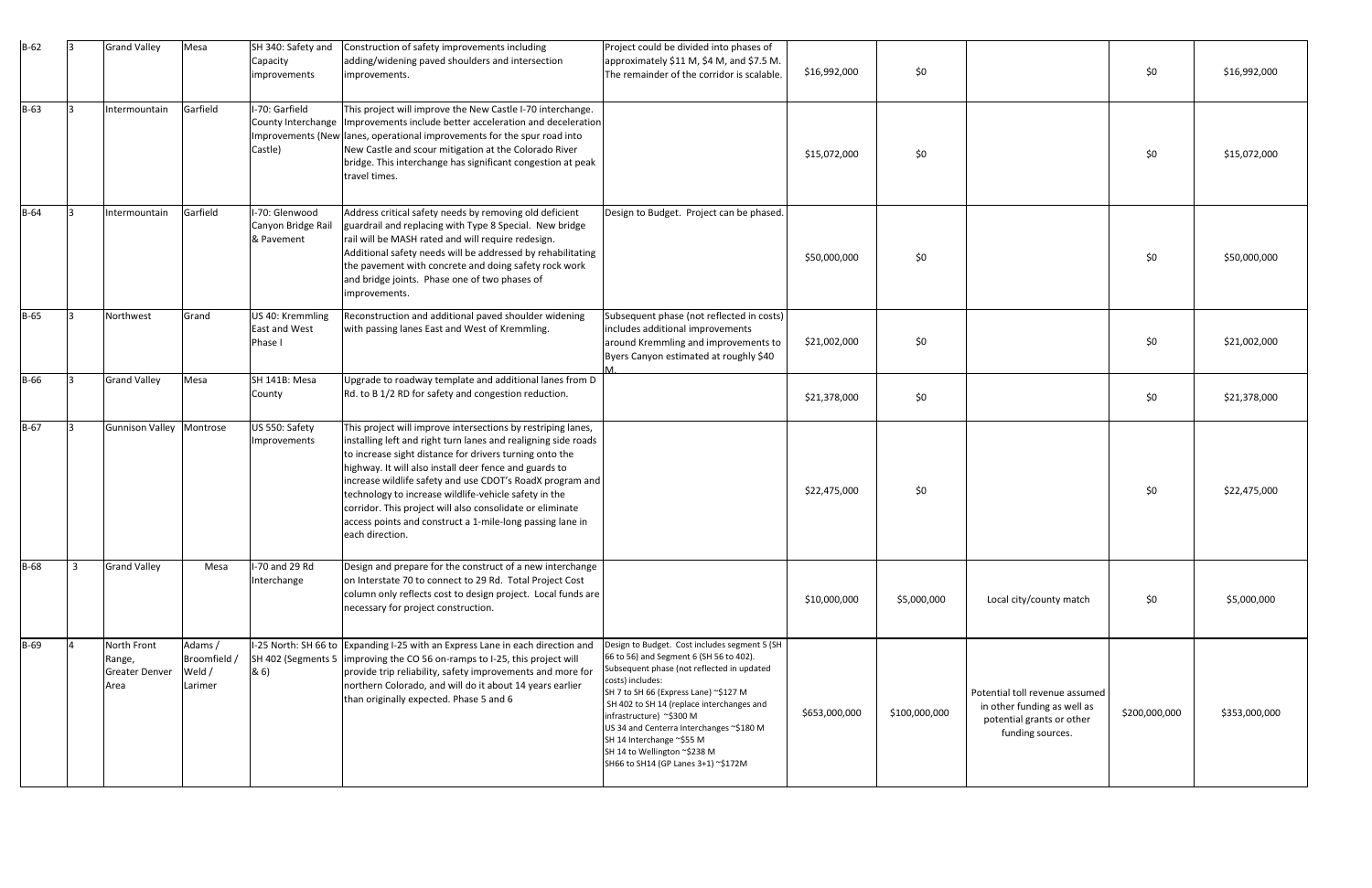| $B-70$ | North Front<br>Range,<br><b>Greater Denver</b><br>Area                                 |                   | SH 14 (Segments 7<br>8(8)                       | Weld/Larimer   I-25 North SH 402 to   Project includes construction of bridges, other structures,<br>and placement of 2 GP and 1 Express Lane on ultimate<br>alignment to allow for simple widening to the ultimate 3<br>$GP + 1$ EL configuration. Includes all ROW to accommodate<br>ultimate configuration. Construction elements are in<br>addition to items planned in existing project.       | Project cost under review and refinement,<br>which may cause the \$80 million "other<br>funding" need to fluctuate a bit.                                                                                                                                                                                     | \$330,000,000 | \$80,000,000 | Anticipated new federal grants<br>and/or other funding sources                     | \$0          | \$250,000,000 |
|--------|----------------------------------------------------------------------------------------|-------------------|-------------------------------------------------|-----------------------------------------------------------------------------------------------------------------------------------------------------------------------------------------------------------------------------------------------------------------------------------------------------------------------------------------------------------------------------------------------------|---------------------------------------------------------------------------------------------------------------------------------------------------------------------------------------------------------------------------------------------------------------------------------------------------------------|---------------|--------------|------------------------------------------------------------------------------------|--------------|---------------|
| $B-71$ | Eastern                                                                                | <b>Kit Carson</b> | Pavement                                        | -70: Replace Failing Replacement of ASR and HMA pavement and associated<br>safety improvements for four segments between Limon<br>and Burlington.                                                                                                                                                                                                                                                   | Design to Budget. Project could be<br>divided into phases: MP 368-380 HMA<br>Rutting / Cracking ~\$65 M; MP 380-395.1<br>Failing SMA ~\$85 M;<br>MP 402 - 407 Failing ASR ~\$25 M; MP<br>427-436.3 Failing HMA ~\$50 M                                                                                        | \$205,000,000 | \$0          |                                                                                    | \$58,000,000 | \$147,000,000 |
| $B-72$ | <b>Upper Front</b><br>Range                                                            | Morgan            | Brush: Phase 4                                  | I-76: Fort Morgan to This project will reconstruct I-76 east of Brush in Morgan<br>County with the reconstruction of both lanes of eastbound<br>and westbound I-76, the interchange at US 6 and two I-76<br>bridges (spanning the BNSF Railroad and Bijou Creek), that<br>are functionally obsolete.                                                                                                |                                                                                                                                                                                                                                                                                                               | \$41,200,000  | \$0          |                                                                                    | \$0          | \$41,200,000  |
| $B-73$ | North Front<br>Range                                                                   | Larimer /<br>Weld | US 34: Widening                                 | US 34 from Loveland to east of Greeley is currently being<br>studied under a Planning and Environmental Linkages (PEL) divided into phases:<br>study, and the changes outlined in that study are vital to<br>the future transportation needs of the region, including<br>interchanges, safety and access improvements.                                                                              | Design to Budget. Project could be<br>MP 93.5 - 97.8 Widening ~\$25 M<br>MP 97.8 - 113.65 Widening ~\$170 M                                                                                                                                                                                                   | \$90,000,000  | \$0          |                                                                                    | \$0          | \$90,000,000  |
| $B-74$ | North Front<br>Range                                                                   | Weld              | US 34 / US 85<br>Interchange<br>Reconfiguration | Improvements to the safety and capacity of "Spaghetti<br>Junction" interchange by making the geometric<br>configuration more intuitive, adding grade separations,<br>and improving access points.                                                                                                                                                                                                   | Design to Budget. Project could be<br>divided into phases- Phase 1: Replace<br>aging infrastructure ~\$113M<br>Phase 2: System to System connections<br>$\sim$ \$50M                                                                                                                                          | \$113,000,000 | \$0          |                                                                                    | \$0          | \$113,000,000 |
| $B-75$ | <b>Upper Front</b><br>Range,<br>North Front<br>Range,<br><b>Greater Denver</b><br>Area | Weld              | US 85: Corridor<br>Improvements                 | Project includes construction of new Peckham grade-<br>separated intersection, railroad siding extensions, closure<br>of railroad crossings at key county roads to limit number of<br>trains blocking the road and construction of alternative<br>routes. The US 85 Planning and Environmental Linkages<br>(PEL) study, completed in 2018, outlines these components<br>plus future corridor needs. | Design to Budget. Project includes: US<br>85/WCR44 in Peckham ~\$35.8 M; UPRR<br>Sidings ~\$66.8 M Construction of new<br>Peckham interchange, railroad siding<br>extensions, and closure of county roads to<br>reduce access points and construction of<br>alternative routes as outlined in the US85<br>PEL | \$101,840,000 | \$58,400,000 | \$58.4m TC Program Reserve:<br>\$34.9M UP ROW and \$24M+/-<br>Peckhamn interchange | \$0          | \$43,440,000  |
| $B-76$ | Eastern                                                                                | Cheyenne          | <b>US 385</b>                                   | Intersection, shoulders, and other safety improvements at<br>problem locations from Cheyenne / Kiowa County line<br>northerly to I70                                                                                                                                                                                                                                                                | Design to Budget. Subsequent phase (not<br>reflected in costs) includes additional<br>reconstruction, intersection improvements,<br>shoulders, and other safety improvements:<br>Cheyenne County ~\$128 M; Kit Carson<br>~\$195 M; Yuma ~\$330 M; Phillips County<br>~\$155 M; Sedgwick ~\$135 M              | \$40,000,000  | \$0          |                                                                                    | \$0          | \$40,000,000  |
| $B-77$ | <b>Upper Front</b><br>Range                                                            | Weld              | SH 52 Interchange<br>in Hudson                  | The I-76 and CO 52 interchange is located in the Town of<br>Hudson in Weld County. CO 52 is a key corridor which<br>carries traffic between the growing communities of Fort<br>Lupton and Hudson. Upper Front Range 2040<br>Transportation Plan (2015) identifies this project as the No.<br>1 priority for Larimer, Morgan and Weld counties.                                                      | Design to Budget.                                                                                                                                                                                                                                                                                             | \$14,000,000  | \$0          |                                                                                    | \$0          | \$14,000,000  |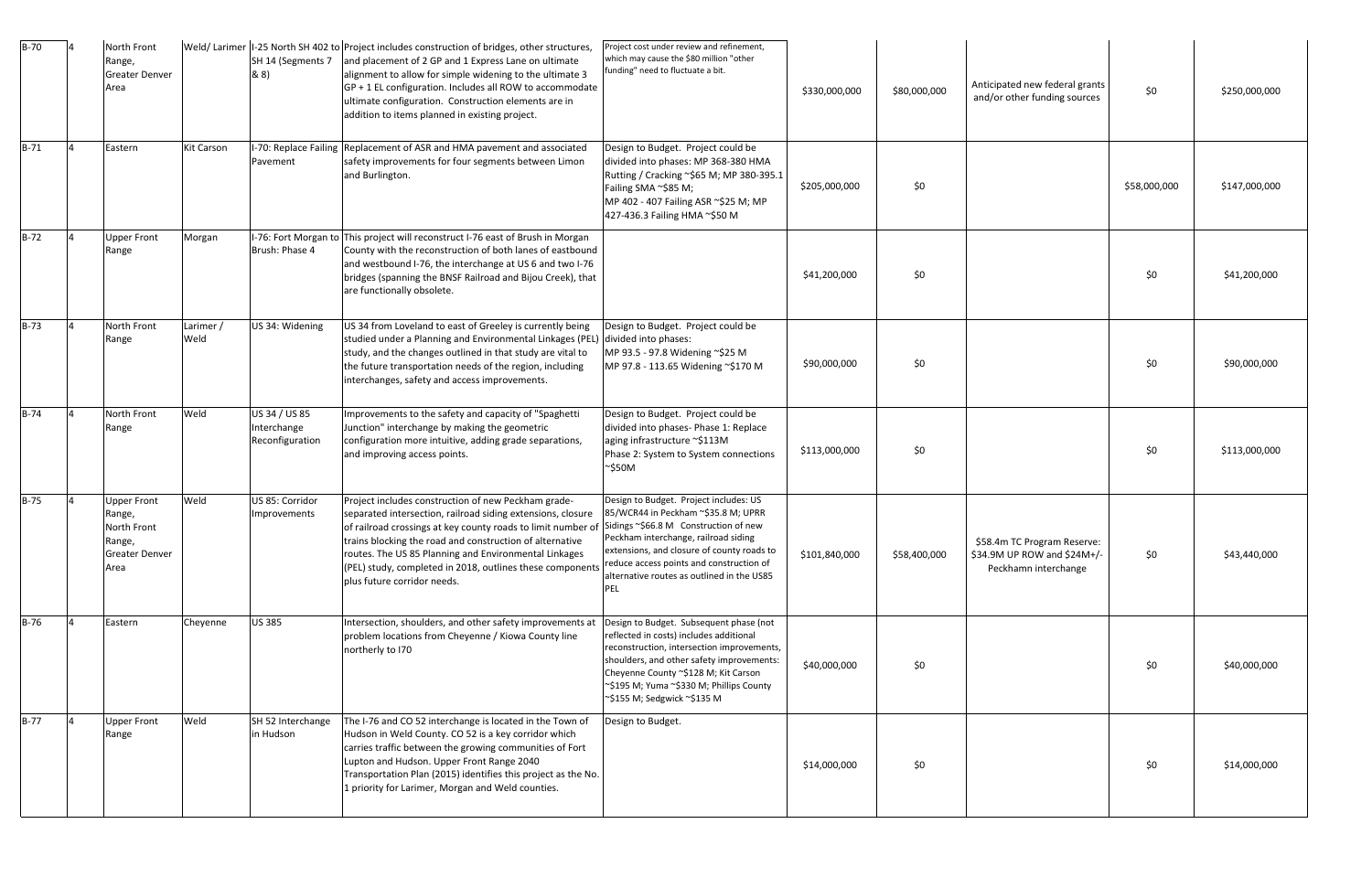| $B-78$      |                | Upper Front<br>Range,<br>Eastern | Lincoln /<br>Morgan /<br>Weld | $\overline{\mathsf{SH}}$ 71 Super 2                                                         | CDOT's vision includes reconstructing the corridor in a<br>"Super 2" configuration. This would involve adding<br>shoulders, passing and climbing lanes, intersection<br>improvements, and additional lanes where applicable. The Limon to Brush<br>highway-defined by its rural character, rolling farmland,<br>and bisecting interstate highways-can be split into three<br>logical segments: Limon to Brush (including Last Chance<br>and Woodrow), Brush to CO 14 (including Snyder), and CO<br>14 north to the Colorado-Nebraska state line (traveling<br>through the Pawnee National Grasslands). | Design to Budget. Project could be<br>divided into two phases of roughly equal<br>value:<br>Brush to Nebraska | \$40,000,000  | \$0         |                                                                                                                                                                                                   | \$0         | \$40,000,000  |
|-------------|----------------|----------------------------------|-------------------------------|---------------------------------------------------------------------------------------------|--------------------------------------------------------------------------------------------------------------------------------------------------------------------------------------------------------------------------------------------------------------------------------------------------------------------------------------------------------------------------------------------------------------------------------------------------------------------------------------------------------------------------------------------------------------------------------------------------------|---------------------------------------------------------------------------------------------------------------|---------------|-------------|---------------------------------------------------------------------------------------------------------------------------------------------------------------------------------------------------|-------------|---------------|
| $B-79$      |                | <b>Greater Denver</b><br>Area    | Boulder                       | SH 119: Downtown<br>Boulder to<br>Downtown<br>Longmont                                      | Expected improvements include regional arterial Bus Rapid<br>Transit (BRT), commuter bikeways, managed/express<br>lanes, and other multi-modal improvements                                                                                                                                                                                                                                                                                                                                                                                                                                            |                                                                                                               | \$509,000,000 | \$9,000,000 | \$9M CDOT RPP. See MMOF SH<br>119 project for further details<br>on additional transit matching<br>funds not included in this row.<br>Potential toll revenue but not<br>assumed in other funding. | \$0         | \$130,000,000 |
| <b>B-80</b> |                | North Front<br>Range             | Larimer                       | SH 402: Widening,<br>Intersection and<br>Safety<br>Improvements                             | Widening, safety, and intersection improvements for<br>Devolution.                                                                                                                                                                                                                                                                                                                                                                                                                                                                                                                                     | Design to Budget                                                                                              | \$20,000,000  | \$0         |                                                                                                                                                                                                   | \$0         | \$20,000,000  |
| $B-81$      | $\Delta$       | <b>Upper Front</b><br>Range      | Morgan                        | Brush Phase 5                                                                               | I-76: Fort Morgan to Project provides for the reconstruction of I-76 through Fort Design to Budget<br>Morgan in Morgan County. The project will reconstruct<br>both lanes of the interstate in the eastbound and<br>westbound directions, reconstruct interchanges at CO 144,<br>CO 52 (Main Street in Fort Morgan) and the Barlow Road<br>interchange with new structures.                                                                                                                                                                                                                            |                                                                                                               | \$65,000,000  | \$0         |                                                                                                                                                                                                   | \$0         | \$65,000,000  |
| $B-82$      |                | <b>Greater Denver</b><br>Area    | <b>Boulder</b>                | SH 42: Safety and<br>Intersection<br>improvements<br>including 95th St.                     | BRT, commuter bikeways, pedestrian and other highway<br>and multimodal improvements in Louisville and Lafayette<br>with potential devolution.                                                                                                                                                                                                                                                                                                                                                                                                                                                          | Design to Budget                                                                                              | \$27,400,000  | \$500,000   | \$500k in FASTER funds. See<br>also transit MMOF SH 42<br>project for further details on<br>additional transit matching<br>funds not included in this row.                                        | \$0         | \$12,300,000  |
| $B-83$      |                | <b>Greater Denver</b><br>Area    | Boulder/<br>Broomfield        | to US 36                                                                                    | US 287- from SH 66 Full scope to be determined but may include BRT,<br>commuter bikeways, managed/express lanes and other<br>multimodal and highway improvements                                                                                                                                                                                                                                                                                                                                                                                                                                       | Design to Budget. Project cost is an<br>estimate to be refined.                                               | \$57,000,000  | \$0         | See MMOF SH 287 project for<br>further details on additional<br>transit matching funds not<br>included in this row.                                                                               | \$0         | \$45,000,000  |
| $B-84$      | $\overline{4}$ | Greater Denver Boulder<br>Area   |                               | US 36/28th Street<br>and SH<br>93/Broadway                                                  | Operation improvements for multiple regional BRT routes                                                                                                                                                                                                                                                                                                                                                                                                                                                                                                                                                | Design to Budget                                                                                              | \$26,000,000  | \$0\$       | See transit MMOF US 36/SH 93<br>project for further details on<br>additional transit matching<br>funds not included in this row.                                                                  | \$0         | \$10,000,000  |
| $B-85$      | 5              | San Luis Valley                  |                               | Chaffee / Park US 24: Safety and<br>Mobility<br>Improvements on<br><b>Trout Creek Pass-</b> | Shoulder widening/bike facilities and addition of passing<br>lanes and bike facilities on Trout Creek Pass.                                                                                                                                                                                                                                                                                                                                                                                                                                                                                            | Not scalable.                                                                                                 | \$7,742,000   | \$0         |                                                                                                                                                                                                   | \$0         | \$7,742,000   |
| $B-86$      | I5.            | Southwest                        | Montezuma                     | US 160:<br>Reconstruction and<br>Shoulder Widening<br>MP 0 to MP 8                          | Full depth reconstruction of the existing paved surface and<br>shoulder widening.                                                                                                                                                                                                                                                                                                                                                                                                                                                                                                                      |                                                                                                               | \$25,646,000  | \$6,000,000 | <b>Surface Treatment</b>                                                                                                                                                                          | \$0         | \$19,646,000  |
| $B-87$      | I5.            | Southwest                        | Montezuma                     | US 160: Towaoc<br>Passing Lanes                                                             | Addition of passing lanes and vehicle turnouts.                                                                                                                                                                                                                                                                                                                                                                                                                                                                                                                                                        | Design to Budget.                                                                                             | \$11,200,000  | \$2,200,000 | TIGER Grant for \$2m, and<br>\$200k of already budgeted<br>design funds.                                                                                                                          | \$9,000,000 | \$0           |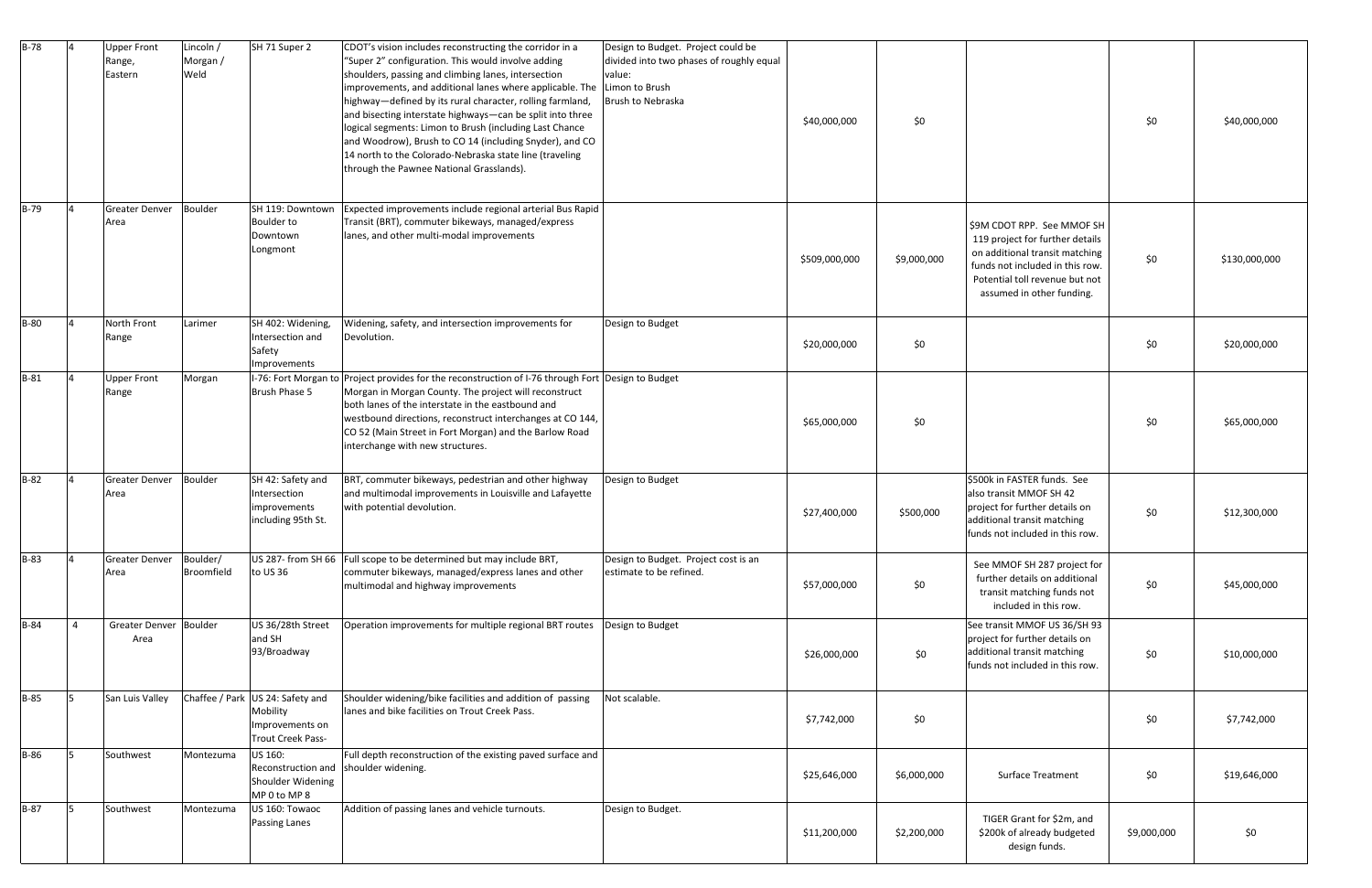| $B-88$      | 15. | Southwest                  | La Plata  | US 160: Dry Creek<br>Passing and<br>Mobility<br>Improvements                                                                         | Addition of two eastbound lanes making it a divided 4-lane Scalable, smaller projects could be<br>highway, with two new structures on mainline in each<br>direction and realignment of CR 223. The project also<br>includes shoulder widening and access consolidation.                                                                                                                         | completed over time.                                      | \$36,000,000 | \$0          |                                                                      | \$0          | \$36,000,000 |
|-------------|-----|----------------------------|-----------|--------------------------------------------------------------------------------------------------------------------------------------|-------------------------------------------------------------------------------------------------------------------------------------------------------------------------------------------------------------------------------------------------------------------------------------------------------------------------------------------------------------------------------------------------|-----------------------------------------------------------|--------------|--------------|----------------------------------------------------------------------|--------------|--------------|
| <b>B-89</b> | 15. | Southwest                  | Archuleta | US 160: Pagosa<br>Reconstruction and<br>Multi-Modal<br>Improvements                                                                  | This project will reconstruct the surface of US 160 and<br>provide multimodal improvements along the highway<br>corridor in Pagosa Springs.                                                                                                                                                                                                                                                     | Scalable with 2 distinct projects; bridge<br>and roadway. | \$23,670,000 | \$3,000,000  | <b>Surface Treatment</b>                                             | \$0          | \$20,670,000 |
| <b>B-90</b> |     | San Luis Valley            | Alamosa   | US 160: Rio Grande<br>River Bridge to SH<br>17                                                                                       | Improvements to Rio Grande bridge, realignment of<br>roadway, and addition of bike and pedestrian facilities in<br>Alamosa (4th Street to SH 17).                                                                                                                                                                                                                                               | Scalable.                                                 | \$8,735,000  | \$0          |                                                                      | \$0          | \$8,735,000  |
| $B-91$      | 15. | San Luis Valley            | Saguache  | US 285: Safety and<br>Mobility<br>Improvements<br>between Center to<br>Saguache (Widen<br>Shoulders)                                 | This project will widen the shoulders of US 285 from Center This project is highly scalable.<br>to Saguache.                                                                                                                                                                                                                                                                                    |                                                           | \$33,680,000 | \$2,800,000  | <b>Surface Treatment</b>                                             | \$0          | \$30,880,000 |
| $B-92$      | 15. | Southwest                  | La Plata  | US 550 South: Gap                                                                                                                    | Reconstruction to four lanes, including drainage, utilities,<br>large and small mammal crossings, and intersection<br>improvements.                                                                                                                                                                                                                                                             | Project is scalable to a two lane roadway.                | \$31,992,000 | \$0          |                                                                      | \$0          | \$31,992,000 |
| <b>B-93</b> |     | Southwest                  | La Plata  | US 550/US 160<br>Connection                                                                                                          | This project is focused on the US 550 connection to US 160 Design to Budget<br>as part of a long-range plan to enhance transportation for<br>southwest Colorado. The connection is a key component<br>for future growth and provides enhanced mobility and<br>safety, economic vitality and connectivity for the entire<br>Four Corners area and the growing communities within this<br>region. |                                                           | \$99,600,000 | \$45,200,000 | FASTLANE - \$12.3 M; RPP;<br><b>FASTER Safety; Surface Treatment</b> | \$54,400,000 | \$0          |
| <b>B-94</b> | 15. | Gunnison Valley Ouray      |           | Ouray Shoulder<br>Widening                                                                                                           | US 550: Ridgway to Shoulder widening between Ridgway and Ouray.                                                                                                                                                                                                                                                                                                                                 | The project is scalable.                                  | \$17,597,000 | \$7,050,000  | Surface Treatment- \$5.9M; FASTER<br>Safety-\$1.15M                  | \$0          | \$10,547,000 |
| $B-95$      | 15. | Gunnison Valley Ouray      |           | US 550: Shoulder<br>Improvements, Deer<br>Fencing and Animal<br>Underpasses<br>between<br>Uncompahgre River<br>and Colona (Billy     | This project will improve three miles of the shoulders along Not scalable.<br>US 550 between the Uncompahgre River and Colona at<br>Billy Creek. An animal underpass will be constructed, as<br>well as deer fencing and animal escape ramps.                                                                                                                                                   |                                                           | \$30,537,000 | \$0          |                                                                      | \$0          | \$30,537,000 |
| <b>B-96</b> |     | San Luis Valley            | Saguache  | SH 17: Safety and<br>Mobility<br>Improvements<br>North of Mosca<br>(Widen shoulders)                                                 | This project will widen the shoulders of CO 17 just north of Scalable, multiple projects (3-4) could be<br>the community of Mosca.                                                                                                                                                                                                                                                              | completed.                                                | \$37,498,000 | \$8,500,000  | <b>Surface Treatment</b>                                             | \$0          | \$28,998,000 |
| <b>B-97</b> | 15. | Gunnison Valley San Miguel |           | SH 145: Safety and<br>Mobility<br>Improvements<br>between Sawpit and<br>Keystone Hill<br>(Shoulder Widening<br>and/or Passing Lanes) | This project will construct a passing lane and wider<br>shoulder on CO 145 between Sawpit and Keystone Hill for<br>safety and mobility improvements.                                                                                                                                                                                                                                            |                                                           | \$15,204,000 | \$6,195,000  | Surface Treatment - \$.5 M<br>RPP - \$5 M<br>FASTER SAFETY - \$695K  | \$0          | \$9,009,000  |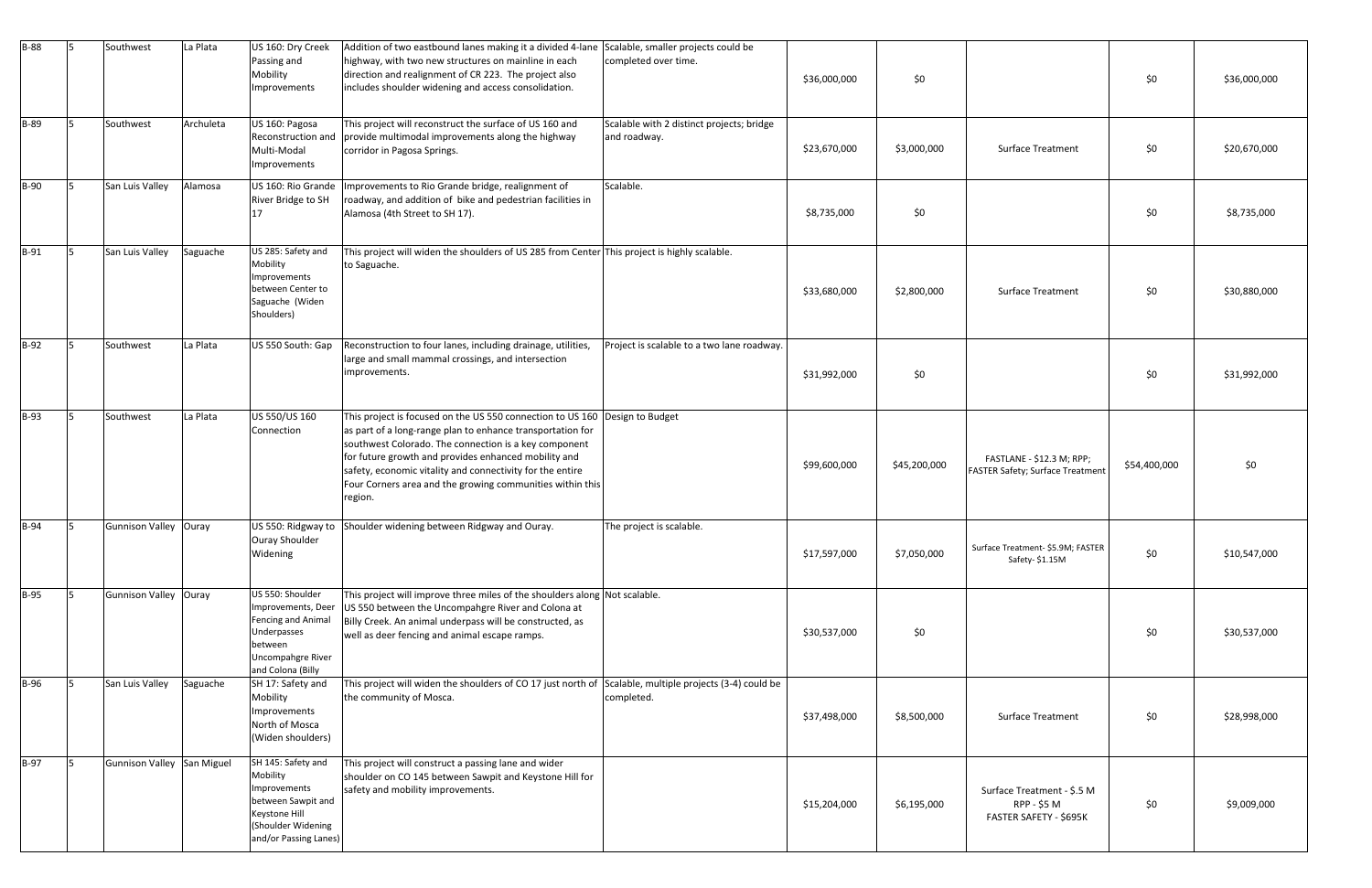| <b>B-98</b>               |    | Southwest       | La Plata            | US 160: Elmore's<br>East                                             | This project will complete the improvements consistent<br>with the Environmental Impact Statement and Record of<br>Decision, which includes widening, access improvements<br>and wildlife mitigation.                                                                                                                                                                                                                                                                                                                                                                                                                                          |                                                                    | \$34,528,000 | \$0         |                                                       | \$0           | \$34,528,000    |
|---------------------------|----|-----------------|---------------------|----------------------------------------------------------------------|------------------------------------------------------------------------------------------------------------------------------------------------------------------------------------------------------------------------------------------------------------------------------------------------------------------------------------------------------------------------------------------------------------------------------------------------------------------------------------------------------------------------------------------------------------------------------------------------------------------------------------------------|--------------------------------------------------------------------|--------------|-------------|-------------------------------------------------------|---------------|-----------------|
| B-99                      | 5  | Southwest       | Montezuma           | US 491 Ute Farms<br>Ditch                                            | This project, in partnership with the Ute Mountain Tribe,<br>will extend irrigation culverts on both sides of US160 in the constructing, only design & const.<br>southern part of the tribal property.                                                                                                                                                                                                                                                                                                                                                                                                                                         | Not scalable due to size. Note: CDOT not<br>reimbursement to UMUT. | \$422,000    | \$0         |                                                       | \$0           | \$422,000       |
| $B-100$                   |    | Southwest       | Archuleta           | US 160/SH151<br><b>Safety Mitigation</b>                             | Extension of the westbound passing lane in both directions<br>and the installation of two wildlife crossing structures<br>along with wildlife fencing.                                                                                                                                                                                                                                                                                                                                                                                                                                                                                         | Phasing possible. Wildlife crossing<br>structures could be phased. | \$8,831,000  | \$0         | Potential partnership with<br>Southern Ute Tribe, CPW | \$0           | \$8,831,000     |
| $B-101$                   | 5  | San Luis Valley | Costilla            | US160 Trinchera<br><b>Safety Mitigation</b>                          | Construction of an alternating passing lane in both<br>directions and the installation of two wildlife crossing<br>structures along with wildlife fencing.                                                                                                                                                                                                                                                                                                                                                                                                                                                                                     | Phasing possible. Wildlife crossing<br>structures could be phased. | \$15,602,000 | \$0         | Ś                                                     | \$0           | \$15,602,000    |
| $B-102$                   |    | San Luis Valley | Chaffee             | US50/285<br>Intersection                                             | RAB at intersection                                                                                                                                                                                                                                                                                                                                                                                                                                                                                                                                                                                                                            | Not scalable.                                                      | \$7,400,000  | \$0         |                                                       | \$0           | \$7,400,000     |
| $B-103$                   |    | San Luis Valley | Chaffee/<br>Fremont |                                                                      | US 50 Passing Lanes This project will construct wider shoulders, correct tight<br>curves and mitigate potential rockslide areas on US 50 east<br>of Salida.                                                                                                                                                                                                                                                                                                                                                                                                                                                                                    |                                                                    | \$8,432,000  | \$0         |                                                       | \$0           | \$8,432,000     |
| $B-104$                   |    | San Luis Valley | Alamosa             | SH 112 Asset<br>Management                                           | This project will resurface the existing pavement of CO 112 Design to Budget<br>between US 285 and CO 17.                                                                                                                                                                                                                                                                                                                                                                                                                                                                                                                                      |                                                                    | \$15,000,000 | \$0         |                                                       | \$0           | \$15,000,000    |
| $B-105$                   | 5  | Southwest       | Montezuma           | <b>US 160</b><br>Improvements<br>Cortez Partnership                  | Improvements to US 160 in Cortez that may include<br>medians, access improvements, mobility improvements<br>and surface treatment                                                                                                                                                                                                                                                                                                                                                                                                                                                                                                              | fixed CDOT contribution, design to<br>budget                       | \$4,000,000  | \$2,000,000 | Cortez expected match                                 | \$0           | \$2,000,000     |
| B-106                     | 5  | Southwest       | La Plata            | US 550 Underpass<br>Durango<br>Partnership                           | Provide pedestrian underpass                                                                                                                                                                                                                                                                                                                                                                                                                                                                                                                                                                                                                   | fixed CDOT contribution, design to<br>budget                       | \$4,000,000  | \$2,000,000 | Durango expected match                                | \$0           | \$2,000,000     |
| $B-107$                   | -5 | Southwest       | La Plata            | US 160 Safety and<br>Mobility<br>Improvements CR<br>225 to Dry Creek | Project scope includes the addition of passing opportunity Scalable, smaller projects could be<br>or other mobility improvements such as turn lanes<br>between approximate mile markers 94 to 97,<br>approximately from County Road 225 to Dry Creek<br>(CR223). Proposed project will work to fill the gap between<br>two other proposed improvement projects on the corridor<br>(Elmore's East and Dry Creek). Project would also include<br>safety improvements such as shoulder widening, and<br>wildlife-vehicle collision reduction improvements that may<br>include large mammal underpass, deer fencing, jump outs<br>and deer guards. | completed over time.                                               | \$21,000,000 | \$0         |                                                       | \$0           | \$21,000,000    |
| <b>Statewide Programs</b> |    |                 |                     |                                                                      |                                                                                                                                                                                                                                                                                                                                                                                                                                                                                                                                                                                                                                                |                                                                    |              |             |                                                       | \$757,970,000 | \$5,836,753,000 |
|                           |    | Multiple        | Multiple            |                                                                      | Fiber & Technology   Provide funds for fiber and technology improvements to<br>corridors already on the list. Provide funds for stand-along                                                                                                                                                                                                                                                                                                                                                                                                                                                                                                    | Design Projects to Budget                                          |              |             |                                                       |               |                 |

|              |        | Multiple | Multiple |                            | Fiber & Technology Provide funds for fiber and technology improvements to | Design Projects to Budget |               |                                   |              |               |
|--------------|--------|----------|----------|----------------------------|---------------------------------------------------------------------------|---------------------------|---------------|-----------------------------------|--------------|---------------|
|              |        |          |          |                            | corridors already on the list. Provide funds for stand-along              |                           |               |                                   |              |               |
|              |        |          |          |                            | fiber and technology projects. Support the RoadX program                  |                           |               |                                   |              |               |
|              |        |          |          |                            |                                                                           |                           |               |                                   |              |               |
|              | State- |          |          |                            | to prepare Colorado for new transportation technologies                   |                           |               |                                   |              |               |
| <b>B-108</b> | wide   |          |          |                            |                                                                           |                           | \$120,000,000 | \$0 Potential P3s, not quantified |              | \$120,000,000 |
|              |        | Multiple | Multiple | <b>ADA Sidewalks &amp;</b> | Colorado has a list of pedestrian sidewalks along state                   | Specific one-time need    |               |                                   |              |               |
|              |        |          |          |                            | Bicycle/Pedestrian   highways that are not in compliance with federal     |                           |               |                                   |              |               |
|              |        |          |          |                            | standards. These funds will complete the projects that it                 |                           |               |                                   |              |               |
|              | State- |          |          |                            | will take for Colorado to come into federal compliance.                   |                           |               |                                   |              |               |
| B-109        | wide   |          |          |                            |                                                                           |                           | \$120,000,000 |                                   | \$25,000,000 | \$95,000,000  |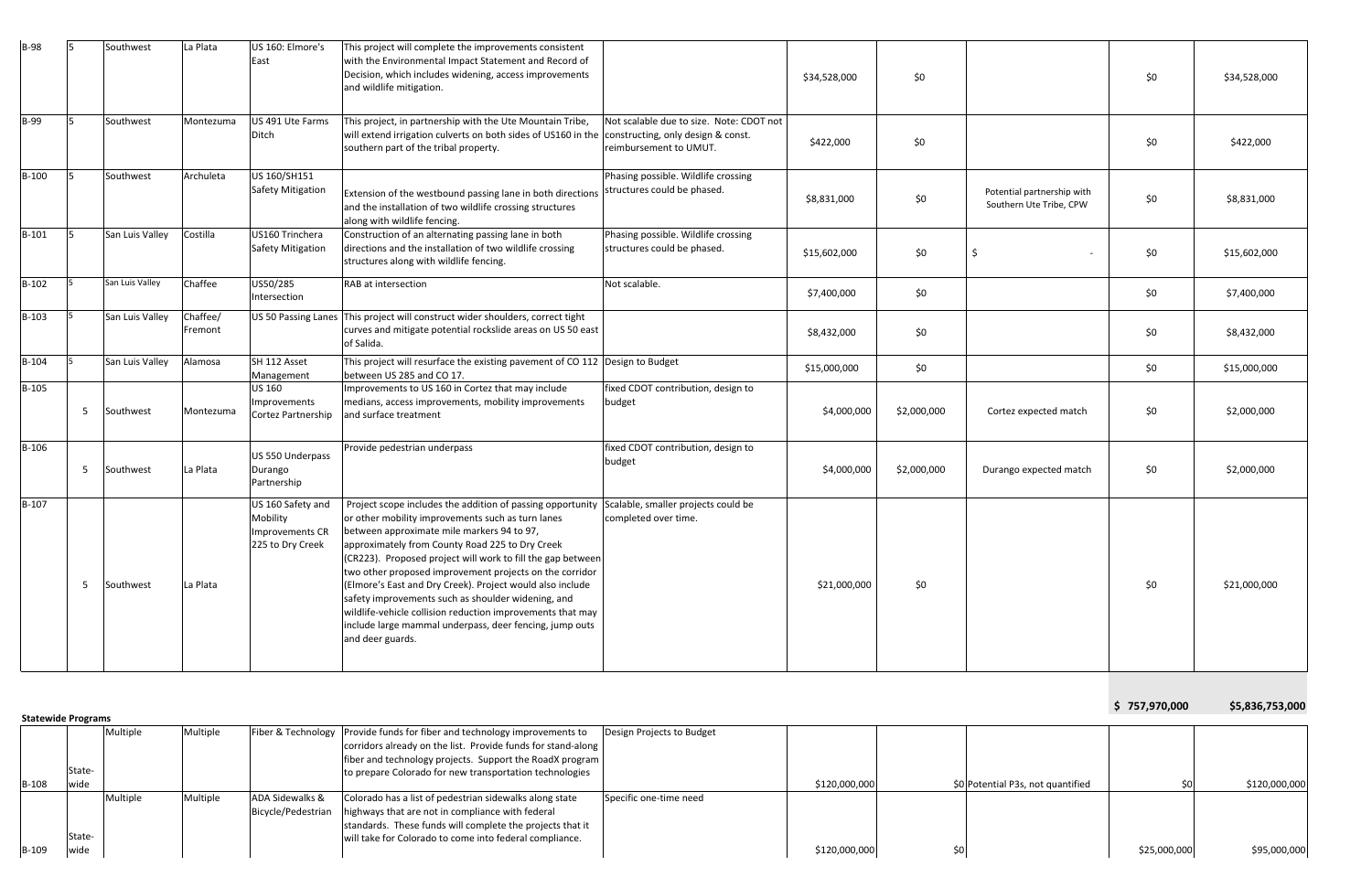|              |        | Multiple | Multiple | Statewide Programs Safety Shoulders, Rest Area Restoration, Small Freight | Design Projects to Budget |               |  |
|--------------|--------|----------|----------|---------------------------------------------------------------------------|---------------------------|---------------|--|
|              |        |          |          | Projects & Truck Parking, Wildlife Crash Mitigation                       |                           |               |  |
|              | State- |          |          |                                                                           |                           |               |  |
| <b>B-110</b> | wide   |          |          |                                                                           |                           | \$220,000,000 |  |

| \$220,000,000 | \$0                                                                                                                                                     |          | \$0          | \$220,000,000   |
|---------------|---------------------------------------------------------------------------------------------------------------------------------------------------------|----------|--------------|-----------------|
|               |                                                                                                                                                         |          | \$25,000,000 | \$435,000,000   |
| 00,000,000    | Variable. Some<br>projects may be<br>enhanced by<br>utilizing a<br>combination of<br>sales tax funds and<br>CDOT's base asset<br>management<br>program. | Variable | \$0          | \$1,500,000,000 |
|               |                                                                                                                                                         |          | \$0          | \$1,500,000,000 |

| $B-111$ | State- | Multiple | Multiple | Pavement    | Highway Surface Treatment/Pavement Preservation &                                                  | Design Projects to Budget. Delivery of  |                 |                     |  |
|---------|--------|----------|----------|-------------|----------------------------------------------------------------------------------------------------|-----------------------------------------|-----------------|---------------------|--|
|         | wide   |          |          | Improvement | Reconstruction. Emphasis on including shoulder and other the PIP will be over 20 years, and annual |                                         |                 | Variable. Some      |  |
|         |        |          |          | Program     | minor corridor safety and asset improvements when the                                              | allocation will vary based on available |                 | projects may be     |  |
|         |        |          |          |             | highway is receiving pavement improvements to allow for                                            | revenue each year. Emphasis for initial |                 | enhanced by         |  |
|         |        |          |          |             | a holistic approach to the corridor.                                                               | projects may include counties with no   |                 | utilizing a         |  |
|         |        |          |          |             |                                                                                                    | other projects on the need list.        | \$1,500,000,000 | combination of      |  |
|         |        |          |          |             |                                                                                                    |                                         |                 | sales tax funds and |  |
|         |        |          |          |             |                                                                                                    |                                         |                 | CDOT's base asset   |  |
|         |        |          |          |             |                                                                                                    |                                         |                 | management          |  |
|         |        |          |          |             |                                                                                                    |                                         |                 | program.            |  |
|         |        |          |          |             |                                                                                                    |                                         |                 |                     |  |

| Project<br>- ID- | $\mathbf{R}$<br>e.<br>$\mathbf{o}$<br>n | <b>TPR</b>                    | <b>County</b>                    | <b>Project Name</b>                                   | <b>Project Description</b>                                                                                                                                  | <b>Phasing and Cost Estimate Details</b> | <b>Total Project Cost</b><br>(P70) | <b>Other Funding</b><br><b>Expected to be</b><br><b>Available</b> | <b>Other Funding Assumptions</b>                                                                                                                                                                     | <b>Tentative</b><br><b>Commitment, 1st</b><br>2 Years of SB 267 | <b>Commitment of the "up</b><br>to \$30 m" per year<br>bonding of Multimodal<br><b>Options Fund</b> |
|------------------|-----------------------------------------|-------------------------------|----------------------------------|-------------------------------------------------------|-------------------------------------------------------------------------------------------------------------------------------------------------------------|------------------------------------------|------------------------------------|-------------------------------------------------------------------|------------------------------------------------------------------------------------------------------------------------------------------------------------------------------------------------------|-----------------------------------------------------------------|-----------------------------------------------------------------------------------------------------|
| $B-MM-1$ 1       |                                         | <b>Greater Denver</b><br>Area | Denver                           | <b>East Colfax BRT</b>                                | Bus Rapid Transit from I-25 to I-225 with dedicated transit<br>lanes from Broadway Ave to Yosemite Ave                                                      | All MMOF Design to Budget                | \$184M                             | \$0.00                                                            | \$55M Denver GO Bonds<br>leverages \$55M MMOF match.<br>City will pursue FTA Small Starts<br>for remainder of funds                                                                                  | \$0                                                             | \$110,000,000                                                                                       |
| $B-MM-2$ 1       |                                         | <b>Greater Denver</b><br>Area | <b>Clear Creek</b>               | <b>Idaho Springs</b><br>Parking and Transit<br>Center | Construct a parking garage and transit transfer center                                                                                                      | All MMOF Design to Budget                | \$15M                              | \$0.00                                                            | \$7.5M local funds leverages<br>S7.5M MMOF match. Local<br>sources include downtown<br>improvement district funds,<br>local transportation ballot<br>funds, and private funds.                       | \$0                                                             | \$15,000,000                                                                                        |
| $B-MM-3$ 1       |                                         | <b>Greater Denver</b><br>Area | /Broomfield/A Boulder to<br>dams | Boulder/Weld SH 7, Downtown                           | BRT, commuter bikeways, managed/express lanes,<br>highway and other multimodal improvements to be<br>Downtown Brighton determined from Boulder to Brighton. | All MMOF Design to Budget                | \$352M                             | \$112,000,000                                                     | See Project 143 for \$100 CDOT<br>hwy funds that will leverage<br>\$50M MMOF match. Project<br>143 also includes \$12M surface<br>treatment funds. \$5M Local<br>Funds leverages \$5M MMOF<br>match. | 50                                                              | \$60,000,000                                                                                        |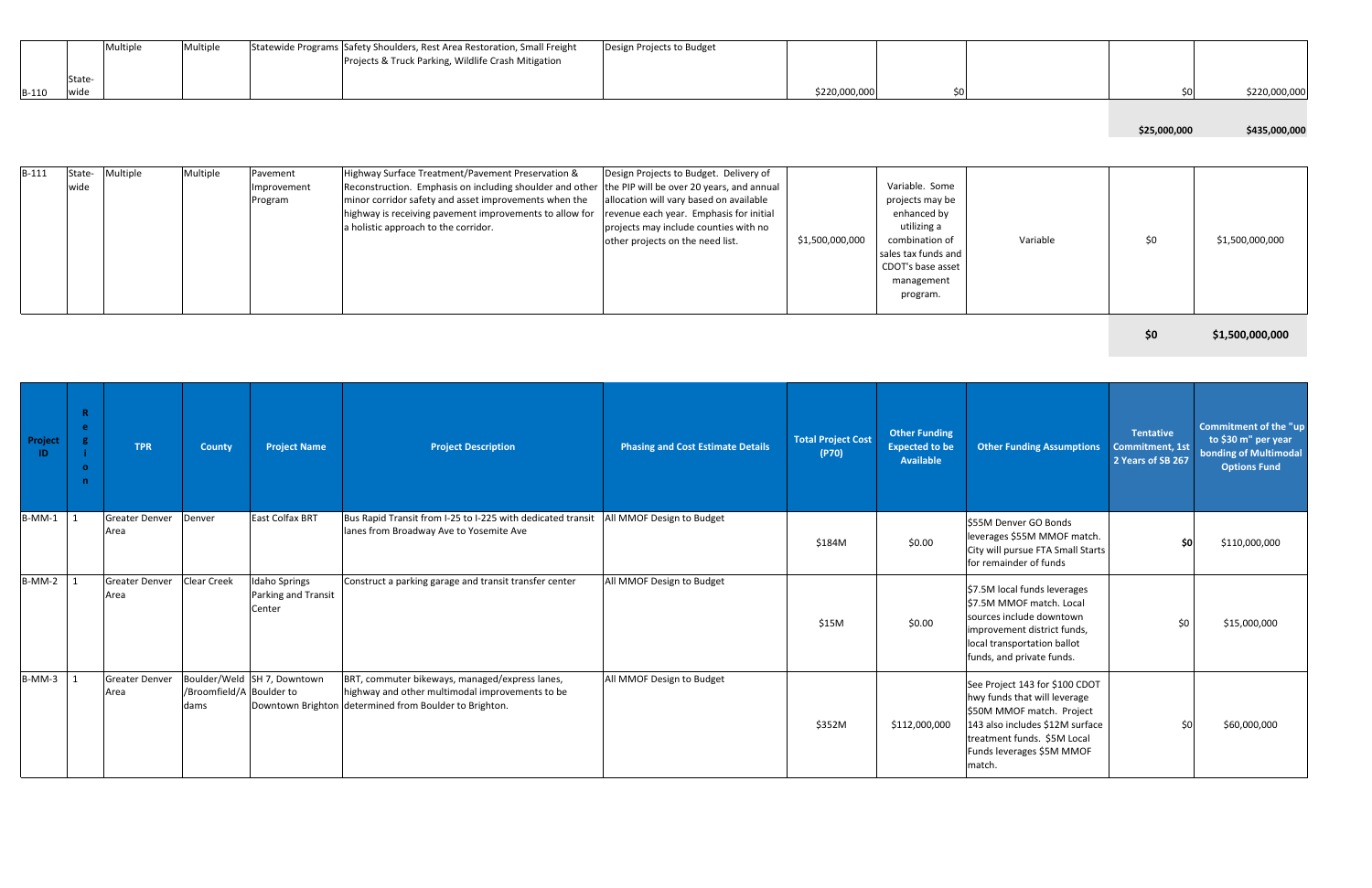| $B-MM-4$ 1             | <b>Greater Denver</b><br>Area | Jefferson | Trail                                                                | US 6 Peaks to Plains The project of approximately 3-mile segment of trail,<br>including bridges, creek access points and<br>a series of parking lots, will provide a currently non-<br>existent bicycle and pedestrian facility<br>separated from vehicles on US Highway 6 through Clear<br>Creek Canyon in support of safety for<br>all. This is a fundamental project goal for the roughly 16<br>miles of the P2P through the Canyon,<br>of which approximately eight miles are either constructed<br>or in the planning/design phase. | All MMOF Design to Budget | \$30M | \$10,000,000 | \$20M local funds leverages<br>\$10M MMOF match.                                                                                                                                                                                                                 | \$0 | \$20,000,000 |
|------------------------|-------------------------------|-----------|----------------------------------------------------------------------|------------------------------------------------------------------------------------------------------------------------------------------------------------------------------------------------------------------------------------------------------------------------------------------------------------------------------------------------------------------------------------------------------------------------------------------------------------------------------------------------------------------------------------------|---------------------------|-------|--------------|------------------------------------------------------------------------------------------------------------------------------------------------------------------------------------------------------------------------------------------------------------------|-----|--------------|
| $B-MM-5$<br>2          | Pikes Peak Area               | El Paso   | <b>Colorado Springs</b><br><b>Downtown Transit</b><br>Center         | Purchase land, design, and construct a transit center in the  All MMOF Design to Budget<br>downtown                                                                                                                                                                                                                                                                                                                                                                                                                                      |                           | \$20M | \$0.00       | \$10M local funds leverages<br>\$10M MMOF match. Local<br>sources include federal formula<br>transit funds and local<br>transportation authority funds                                                                                                           | \$0 | \$20,000,000 |
| $B-MM-6$ 2             | Pueblo Area                   | Pueblo    | Pueblo City Transit<br>Maintenance and<br>Administration<br>Facility | Replace and relocate the existing transit maintenance and<br>administration building                                                                                                                                                                                                                                                                                                                                                                                                                                                     | All MMOF Design to Budget | \$15M | \$0.00       | \$7.5M local funds leverages<br>\$7.5M MMOF match. Local<br>sources include federal formula<br>transit funds and local<br>transportation ballot funds                                                                                                            | \$0 | \$15,000,000 |
| B-MM-7 2               | Pikes Peak Area               | El Paso   | <b>Manitou Springs</b><br><b>Transit Hub</b>                         | Reconstruct a transit center and facility that will provide<br>parking and multi-modal transportation services.                                                                                                                                                                                                                                                                                                                                                                                                                          | All MMOF Design to Budget | \$17M | \$0          | \$8.5M local funds leverages<br>\$8.5M MMOF match. Local<br>sources include city fund,<br>parking fees, and private<br>contributions, and regional<br>transportation funds                                                                                       | \$0 | \$17,000,000 |
| B-MM-8<br>$\mathbf{3}$ | <b>Grand Valley</b>           | Mesa      | Corridor<br>Improvements<br>(Grand Junction)                         | North Avenue (US 6) A series of transit accessibility/pedestrian improvements                                                                                                                                                                                                                                                                                                                                                                                                                                                            | All MMOF Design to Budget | \$14M | \$0.00       | \$7M local funds leverages \$7M<br>MMOF match. Local sources<br>include City sales tax,<br>transportation impact fees,<br>energy impact fees. Other local<br>entities may also participate.<br>The City intends to pursue<br>federal competitive BUILD<br>grant. | \$0 | \$14,000,000 |
| $B-MM-9$ 3             | Intermountain                 | Garfield  | RFTA Glenwood<br>Maintenance<br><b>Facility Expansion</b>            | Expansion of existing maintenance and administration<br>facility                                                                                                                                                                                                                                                                                                                                                                                                                                                                         | All MMOF Design to Budget | \$30M | \$0.00       | \$15M local funds leverages<br>\$15M MMOF match. Local<br>sources include remaining local<br>bonding authority and/or<br>agency reserves                                                                                                                         | \$0 | \$30,000,000 |
| B-MM-10 3              | Intermountain                 | Summit    | Breckenridge<br><b>Transit Station</b><br>Rebuild                    | Rebuild the Town's intermodal transit center                                                                                                                                                                                                                                                                                                                                                                                                                                                                                             | All MMOF Design to Budget | \$10M | \$0.00       | \$5M local funds leverages \$5M<br>MMOF match. Local sources<br>include general fund revenues<br>from the City and other partner<br>transit agencies                                                                                                             | \$0 | \$10,000,000 |
| $B-MM-11$ 3            | Northwest                     | Routt     | <b>Steamboat Springs</b><br><b>Transit Center</b><br>Renovation      | Reconstruct a major transit center                                                                                                                                                                                                                                                                                                                                                                                                                                                                                                       | All MMOF Design to Budget | \$18M | \$0.00       | \$9M local funds leverages \$9M<br>MMOF match. Local sources<br>include the Urban<br>Redevelopment Authority, city<br>transit funds, and private<br>contributions                                                                                                | \$0 | \$18,000,000 |